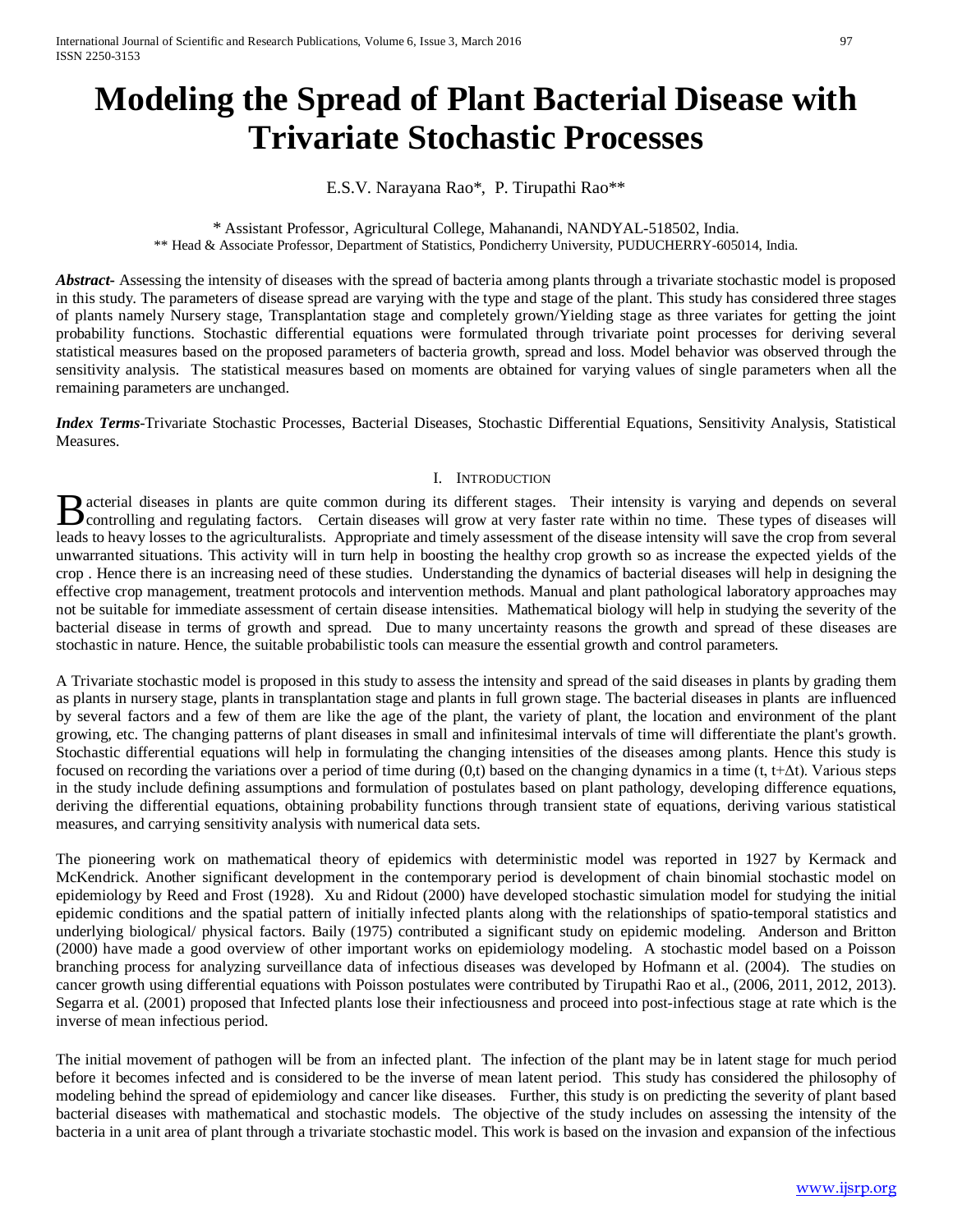diseases among plants. Exploring the indicators of the disease lethality through several arrival and departure issues of bacteria on the plant.

It is assumed that there are three stages of plant namely nursery, transplantation and full grown/yielding. Logging of bacteria on the plant at all the mentioned stages are may be due to either immigration from other plants or from the influence of some other vectors. The arrival, moving and death of bacteria at each stage of the plant may be done due to (i) new arrival of bacteria through immigration from other sources, (ii) new and internal growth of bacteria from its existing size, (iii) transferring or moving the bacteria from one stage plant to the other stage plant, (iv) moving or emigration of bacteria from each stage plant to the other areas, and (v) death of bacteria at each stage of plant, etc. The processes of birth, death and migrations will influence the dynamics of growth, loss and transition of the bacteria within same aged plant or between different aged plants.

### II. TRIVARIATE STOCHASTIC MODEL FOR SPREAD OF BACTERIAL DISEASES AMONG PLANTS

This model is proposed by considering the plant pathology and other biological issues of bacterial growth, loss and migrations. The assumptions of plant diseases and bacterial growth were defined using mathematical principles. Further it is assumed that the transition of bacterial disease is purely random and influenced by complete chance factors. The study is based on the mathematical and biological postulates while constructing the model. The parameters of the model are assumed to follow Poisson processes. The following is the schematic diagram of bacterial growth, transition and loss in three stages of plants.



**Schematic Diagram for Spread of Bacterial Diseases**

- *A. Assumptions and Postulates of the model*
- 1) Let the initial sizes of bacteria during the time  $(0,t)$  in stage-I (say nursery), stage-II (say transplantation) and stage-III (say yielding) be 'n', 'm' and 'k' units of bacteria respectively. Initially, here one unit denotes the number of bacteria in a square area  $(say \text{ mm}^2)$ .
- 2) Let the events be occurred in non-overlapping intervals of time and they are statistically independent.
- 3) Let ∆*t* be an infinitesimal interval of time in which the phenomena of bacterial growth/transition/loss will be observed.
- 4) Let ' $\alpha_1, \alpha_2$  and  $\alpha_3$ ' be the rates of immigration of bacteria per unit time to stage-I, stage-II and stage-III plants respectively;
- 5)  $\beta_1$ ,  $\beta_2$  and  $\beta_3$  are the rates of growth due to new arrivals (births) of bacteria per unit time in stage-I, stage-II and stage-III respectively;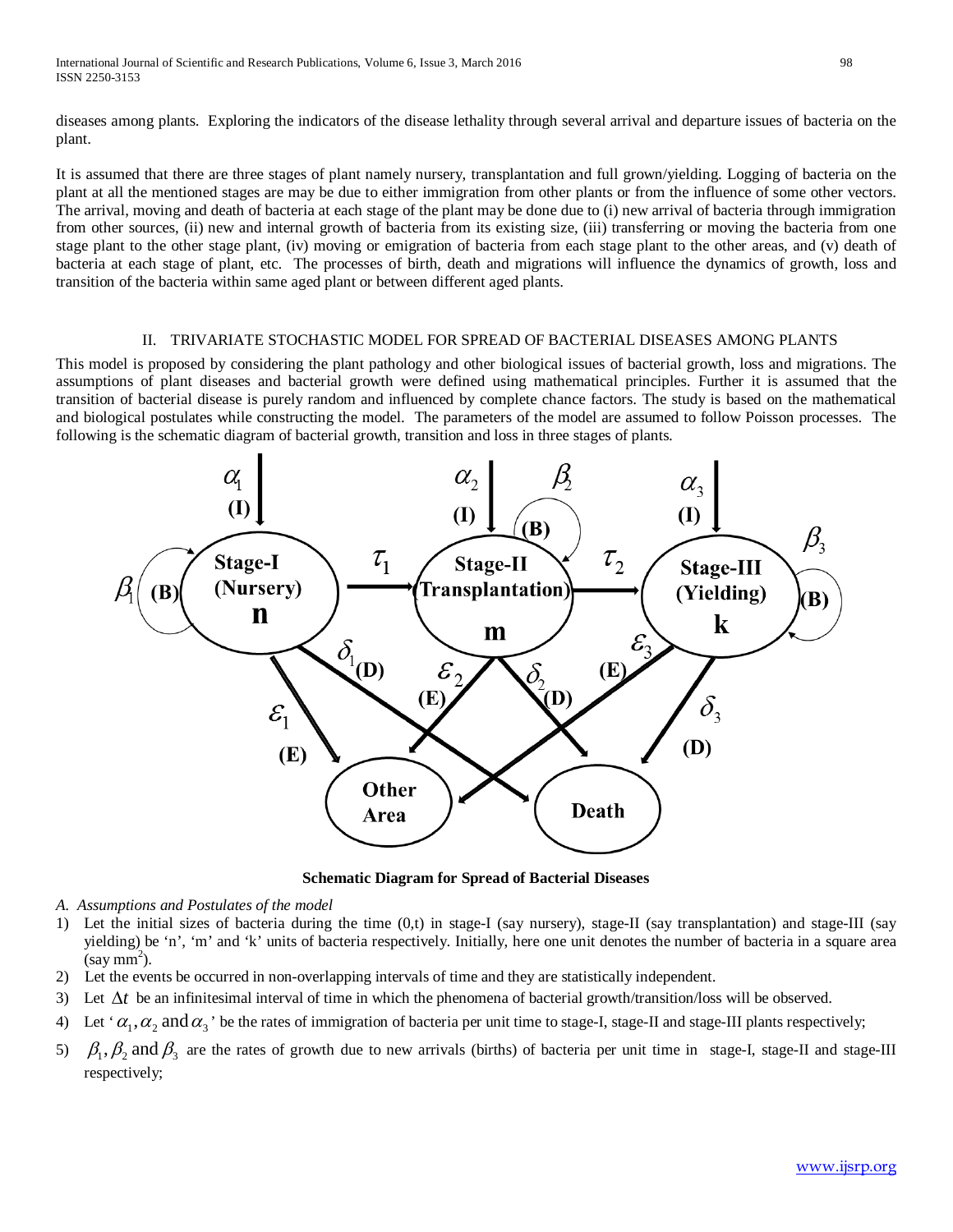- 6)  $\tau_1$  and  $\tau_2$  are the rates of transition of bacteria per unit time from stage-I to stage-II and from stage II to stage-III plants respectively;
- 7)  $\varepsilon_1$ ,  $\varepsilon_2$  and  $\varepsilon_3$  are the rates of emigration of bacteria per unit time from stage-I, stage-II and stage-III plants respectively to the other areas;
- 8)  $\delta_1$ ,  $\delta_2$  and  $\delta_3$  be the rates of bacteria loss due to death per unit time in stage-I, stage-II and stage-III plants respectively.
- 9) Further it is assumed that the said parameters follow Poisson processes.

Basing on the above assumptions, the proposed postulates of the model are as follows:

- 1) The probability for arrival of bacteria to stage-I plants during ∆*t* time through immigration from external sources is  $\alpha_1 \Delta t + o(\Delta t);$
- 2) The probability for arrival of bacteria to stage-I during ∆*t* time through internal birth process provided there exits 'n' units of bacteria at time 't' is  $n\beta_1\Delta t + o(\Delta t)$ ;
- 3) The probability for transition of bacteria from stage-I to stage-II during ∆*t* time provided there exits 'n' units of bacteria at time 't' in stage-I is  $n\tau_1 \Delta t + o(\Delta t)$ ;
- 4) The probability for emigration of bacteria from stage-I to the other areas during ∆*t* provided there exits 'n' units of bacteria at time 't' is  $n\varepsilon_1 \Delta t + o(\Delta t)$ ;
- 5) The probability for death of bacteria in stage-I during ∆*t* provided there exits 'n' units of bacteria at time 't' in stage-I is  $n\delta_1\Delta t + o(\Delta t)$ ;
- 6) The probability for arrival of bacteria to stage-II during  $\Delta t$  through immigration from external sources is  $\alpha_2\Delta t + o(\Delta t)$ ;
- 7) The probability for growth of bacteria to stage-II during ∆*t* through internal birth process provided there exits 'm' units of bacteria at time 't' is  $m\beta_2\Delta t + o(\Delta t)$ ;
- 8) The probability for transition of bacteria from stage-II to stage-III during ∆*t* provided there exits 'm' units of bacteria in stage-II at time 't' is  $m\tau_2\Delta t + o(\Delta t)$ ;
- 9) The probability for emigration of bacteria from stage-II to the other areas during ∆*t* provided there exits 'm' units of bacteria in stage-II at time 't' is  $m\epsilon_2\Delta t + o(\Delta t)$ ;
- 10) The probability for death of bacteria in stage-II during ∆*t* provided there exits 'm' units of bacteria in stage-II at time 't' is  $m\delta_2\Delta t + o(\Delta t)$ ;
- 11) The probability for arrival of bacteria to stage-III during  $\Delta t$  through immigration from external sources is  $\alpha_3 \Delta t + o(\Delta t)$ ;
- 12) The probability for growth of bacteria to stage-III during ∆*t* through internal birth process provided there exits 'k' units of bacteria in stage-III at time 't' is  $k \beta_3 \Delta t + o(\Delta t)$ ;
- 13) The probability for emigration of bacteria from stage-III to the other areas during ∆*t* provided there exits 'k' units of bacteria in stage-III at time 't' is  $k \varepsilon_3 \Delta t + o(\Delta t)$ ;
- 14) The probability for death of bacteria in stage-III during ∆*t* provided there exits 'k' units of bacteria in stage-III at time 't' is  $k\delta_{\alpha}\Delta t + o(\Delta t)$ ;
- 15) The probability for no arrival of bacteria to stage-I, stage-II and stage-III; no birth of bacteria in stage-I, stage-II and stage-III; no transition of bacteria from stage-I to stage-II and from stage-II to stage-III; no emigration of bacteria from stage-I, stage-II and stage-III; to the other area and no death of bacteria in stage-I, stage-II and stage-III; during an infinitesimal interval of time ∆*t* is

$$
1 - {\alpha_1 + n(\beta_1 + \tau_1) + \alpha_2 + m(\beta_2 + \tau_2) + \alpha_3 + k\beta_3 + n(\varepsilon_1 + \delta_1) + m(\varepsilon_2 + \delta_2) + k(\varepsilon_3 + \delta_3)}
$$
.  $\Delta t + o(\Delta t)$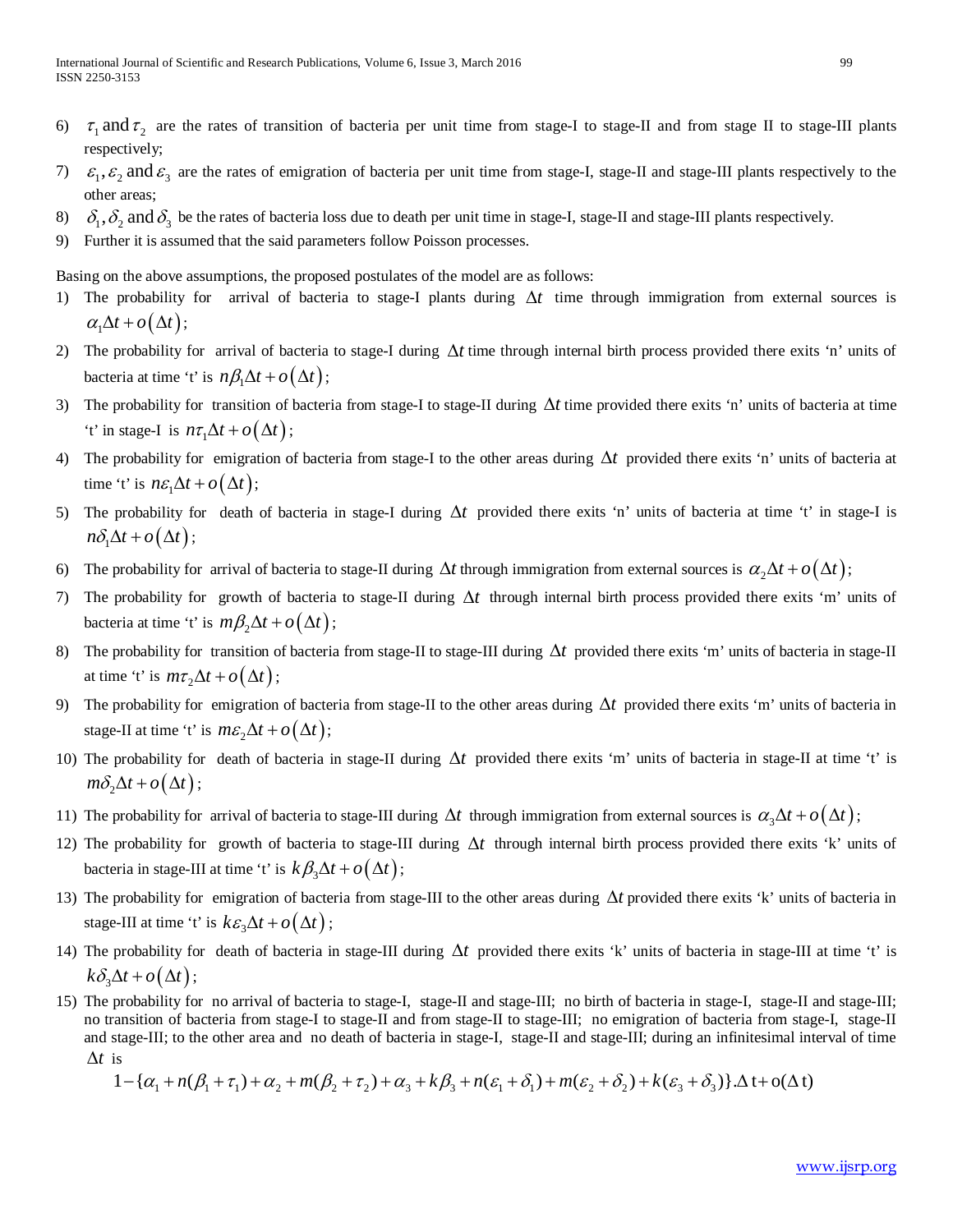16) The probability for occurrence of other than the above events during an infinitesimal interval of time  $\Delta t$  is  $O(\Delta t)^2$ .

# *B. Differential Difference Equations of the Model*

Let  $P_{n,m,k}(t)$  be the joint probability of existence of 'n', 'm' and 'k' units of bacteria in stage-I, stage-II and stage-III respectively per unit time't'.

$$
P_{n,m,k}(t + \Delta t) = P_{n,m,k}(t)[1 - {\alpha_1 + n(\beta_1 + \tau_1) + \alpha_2 + m(\beta_2 + \tau_2) + \alpha_3 + k\beta_3}\n+ n(\varepsilon_1 + \delta_1) + m(\varepsilon_2 + \delta_2) + k(\varepsilon_3 + \delta_3) \cdot \Delta t + O(\Delta t)]\n+ P_{n,m,k-1}(t)[{\alpha_3 + (k-1)\beta_3} \Delta t + O(\Delta t)] + P_{n,m,k+1}(t)[{\kappa+1)(\varepsilon_3 + \delta_3} \Delta t + O(\Delta t)]\n+ P_{n,m-1,k}(t)[{\alpha_2 + (m-1)\beta_2} \Delta t + O(\Delta t)] + P_{n,m+1,k}(t)[{\kappa+1)(\varepsilon_2 + \delta_2} \Delta t + O(\Delta t)]\n+ P_{n,m+1,k-1}(t)[{\kappa+1)\tau_2} \Delta t + O(\Delta t)] + P_{n-1,m,k}(t)[{\alpha_1 + (n-1)\beta_1} \Delta t + O(\Delta t)]\n+ P_{n+1,m,k}(t)[{\kappa+1)(\varepsilon_1 + \delta_1} \Delta t + O(\Delta t)] + P_{n+1,m-1,k}(t)[{\kappa+1)(\varepsilon_1 + \delta_1} \Delta t + O(\Delta t)]\n+ P_{n+1,m,k}(t)[O(\Delta t)^2] \text{ for } i \geq 2
$$
\n
$$
\frac{d}{dt} P_{n,m,k}(t) = \begin{bmatrix} -\{\alpha_1 + n(\beta_1 + \tau_1) + \alpha_2 + m(\beta_2 + \tau_2) + \alpha_3 + k\beta_3 \\ + n(\varepsilon_1 + \delta_1) + m(\varepsilon_2 + \delta_2) + k(\varepsilon_3 + \delta_3) \} \cdot P_{n,m,k}(t) \end{bmatrix} + \begin{bmatrix} {\alpha_3 + (k-1)\beta_3} \cdot P_{n,m,k-1}(t) \end{bmatrix} + \begin{bmatrix} {\kappa+1)(\varepsilon_3 + \delta_3} \cdot P_{n,m,k-1}(t) \end{bmatrix} + \begin{bmatrix} {\kappa+1)(\varepsilon_3 + \delta_3} \cdot P_{n,m,k-1}(t) \end{bmatrix} + \begin{bmatrix} {\kappa+1)(\varepsilon_3 + \delta_3} \Delta t + O(\Delta t) \Delta t + O(\Delta t) \Delta t +
$$

Other differential equations for n, m,  $k = 0,1$  are

$$
\frac{d}{dt}P_{0,0,1}(t) = -(\alpha_1 + \alpha_2 + \alpha_3 + \beta_3 + \varepsilon_3 + \delta_3) P_{0,0,1}(t) + (\alpha_3) P_{0,0,0}(t) + 2(\varepsilon_3 + \delta_3) P_{0,0,2}(t) + (\varepsilon_2 + \delta_2) P_{0,1,1}(t) + (\tau_2) P_{0,1,0}(t) + (\varepsilon_1 + \delta_1) P_{1,0,1}(t)
$$

$$
\frac{d}{dt}P_{0,1,0}(t) = -(\alpha_1 + \alpha_2 + \alpha_3 + \beta_2 + \tau_2 + \varepsilon_2 + \delta_2) P_{0,1,0}(t) + (\varepsilon_3 + \delta_3) P_{0,1,1}(t) + (\alpha_2) P_{0,0,0}(t) + 2(\varepsilon_2 + \delta_2) P_{0,2,0}(t) + (\varepsilon_1 + \delta_1) P_{1,1,0}(t) + (\tau_1) P_{1,0,0}(t)
$$

$$
\frac{d}{dt}P_{1,0,0}(t) = -(\alpha_1 + \alpha_2 + \alpha_3 + \beta_1 + \tau_1 + \varepsilon_1 + \delta_1) P_{1,0,0}(t) + (\varepsilon_3 + \delta_3) P_{1,0,1}(t) + (\varepsilon_2 + \delta_2) P_{1,1,0}(t) + (\alpha_1) P_{0,0,0}(t) + 2(\varepsilon_1 + \delta_1) P_{2,0,0}(t)
$$

$$
\frac{d}{dt}P_{1,1,0}(t) = -(\alpha_1 + \alpha_2 + \alpha_3 + \beta_1 + \tau_1 + \beta_2 + \tau_2 + \varepsilon_1 + \delta_1 + \varepsilon_2 + \delta_2) P_{1,1,0}(t) + (\varepsilon_3 + \delta_3) P_{1,1,1}(t) +
$$
\n
$$
(\alpha_2) P_{1,0,0}(t) + 2(\varepsilon_2 + \delta_2) P_{1,2,0}(t) + (\alpha_1) P_{0,1,0}(t) + 2(\varepsilon_1 + \delta_1) P_{2,1,0}(t) + 2(\tau_1) P_{2,0,0}(t)
$$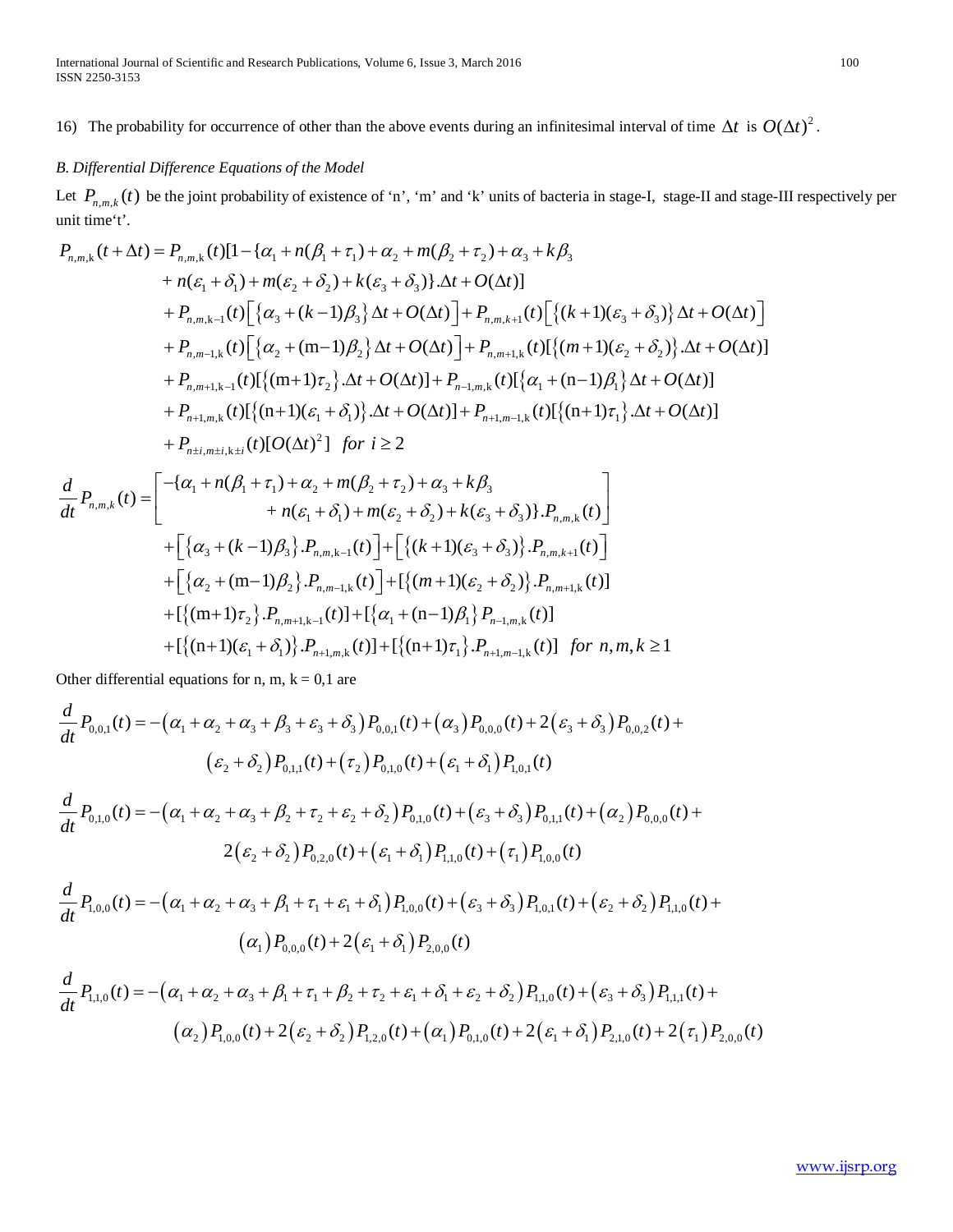International Journal of Scientific and Research Publications, Volume 6, Issue 3, March 2016 101 ISSN 2250-3153

$$
\frac{d}{dt}P_{1,0,1}(t) = -(\alpha_1 + \alpha_2 + \alpha_3 + \beta_1 + \tau_1 + \beta_3 + \varepsilon_1 + \delta_1 + \varepsilon_3 + \delta_3) P_{1,0,1}(t) + (\alpha_3) P_{1,0,0}(t) +
$$
\n
$$
2(\varepsilon_3 + \delta_3) P_{1,0,2}(t) + (\varepsilon_2 + \delta_2) P_{1,1,1}(t) + (\tau_2) P_{1,1,0}(t) + (\alpha_1) P_{0,0,1}(t) + 2(\varepsilon_1 + \delta_1) P_{2,0,1}(t)
$$
\n
$$
\frac{d}{dt}P_{0,1,1}(t) = -(\alpha_1 + \alpha_2 + \alpha_3 + \beta_2 + \tau_2 + \beta_3 + \varepsilon_2 + \delta_2 + \varepsilon_3 + \delta_3) P_{0,1,1}(t) + (\alpha_3) P_{0,1,0}(t) +
$$
\n
$$
2(\varepsilon_3 + \delta_3) P_{0,1,2}(t) + (\alpha_2) P_{0,0,1}(t) + 2(\varepsilon_2 + \delta_2) P_{0,2,1}(t) + 2(\tau_2) P_{0,2,0}(t) +
$$
\n
$$
(\varepsilon_1 + \delta_1) P_{1,1,1}(t) + (\tau_1) P_{1,0,1}(t)
$$

The initial conditions are  $P_{n,m,k}(t) = 0$ ; for  $n < N_0$ ;  $m < M_0$ ;  $k < K_0$ ; for  $t = 0$  and  $P_{n,m,k}(t) = 1$ ; for  $n = N_0$ ;  $m = M_0$ ;  $k = K_0$ ;

Using the boundary conditions and differential-difference equations, the probability generating function (p.g.f.) is,  $(x, y, z; t) = \sum \sum \sum x^n y^m z^k p_{n,m}$ 0  $m=0$   $k=0$  $(y, z; t) = \sum \sum \sum x^n y^m z^k p_{n,m,k}(t)$ *n*=0 *m*=0 *k*  $p(x, y, z; t) = \sum_{r} \sum_{r} \sum_{r} x^{n} y^{m} z^{k} p_{n, m, k}(t)$ ∞∞∞  $=\sum_{n=0}\sum_{m=0}\sum_{k=0}x^n y^m z^k p_{n,m,k}(t)$ .

Differentiating on both sides, we get

$$
\frac{d}{dt}p(x, y, z; t) = \frac{d}{dt}\left(\sum_{n=0}^{\infty}\sum_{m=0}^{\infty}\sum_{k=0}^{\infty}x^{n}y^{m}z^{n}p_{n,m,k}(t)\right) = \sum_{n=0}^{\infty}\sum_{m=0}^{\infty}\sum_{k=0}^{\infty}x^{n}y^{m}z^{n} \cdot \frac{d}{dt}\left(p_{n,m,k}(t)\right)
$$

The above equation can be solved by multiplying the differential-difference equation with  $x^n y^m$  on both sides and summing over n, m from 0 to  $\infty$  and using the approaches of cumulant generating function (c.g.f.).

$$
\sum_{n=0}^{\infty} \sum_{m=0}^{\infty} \sum_{k=0}^{\infty} x^n y^m z^n \frac{d}{dt} (p_{n,m,k}(t)) =
$$
\n
$$
= \sum_{n=0}^{\infty} \sum_{m=0}^{\infty} \sum_{k=0}^{\infty} \left[ \left\{ \alpha_1 + n(\beta_1 + \tau_1) + \alpha_2 + m(\beta_2 + \tau_2) + \alpha_3 + k\beta_3 + n(\epsilon_1 + \delta_1) + m(\epsilon_2 + \delta_2) + k(\epsilon_3 + \delta_3) \right\} x^n y^m z^n P_{n,m,k}(t) + \right. \\ = \sum_{n=0}^{\infty} \sum_{m=0}^{\infty} \sum_{k=0}^{\infty} \left[ \left\{ \alpha_3 + (k-1)\beta_3 \right\} x^n y^m z^n P_{n,m,k-1}(t) \right] + \left[ \left\{ (k+1)(\epsilon_3 + \delta_3) \right\} x^n y^m z^n P_{n,m,k+1}(t) \right] \\ + \left[ \left\{ \alpha_2 + (m-1)\beta_2 \right\} x^n y^m z^n P_{n,m-1,k}(t) \right] + \left[ \left\{ (m+1)(\epsilon_2 + \delta_2) \right\} x^n y^m z^n P_{n,m+1,k}(t) \right] \\ + \left[ \left\{ (m+1)\tau_2 \right\} x^n y^m z^n P_{n,m+1,k-1}(t) \right] + \left[ \left\{ \alpha_1 + (n-1)\beta_1 \right\} x^n y^m z^n P_{n-1,m,k}(t) \right] + \left[ \left\{ (n+1)(\epsilon_1 + \delta_1) \right\} x^n y^m z^n P_{n-1,m-1,k}(t) \right]
$$

The statistical measures after solving the above differential equations using initial conditions and joint cumulant generating function are:

Expected number of bacterial units in stage-I at time 't' is

$$
m_{1,0,0}(t) = N_o e^{At} \tag{2.2.1}
$$

Expected number of bacterial units in stage-II at time 't' is

$$
m_{0,1,0}(t) = \frac{\tau_1 N_o e^{At}}{(A-B)} + M_o e^{Bt}
$$
\n(2.2.2)

Expected number of bacterial units in stage-III at time 't' is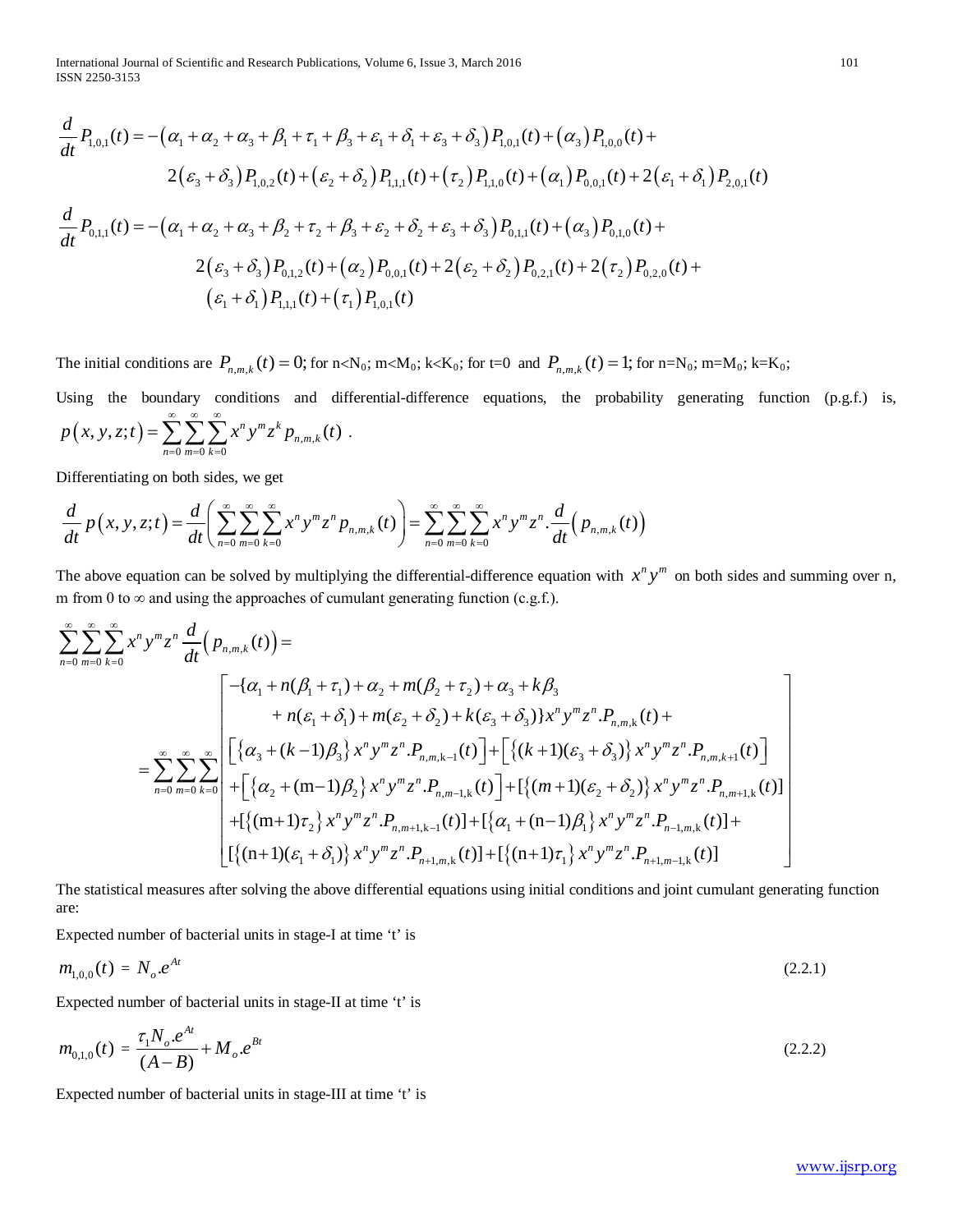International Journal of Scientific and Research Publications, Volume 6, Issue 3, March 2016 102 ISSN 2250-3153

$$
m_{0,0,1}(t) = \frac{\tau_1 \tau_2 N_o \cdot e^{At}}{(A-B)(A-C)} + \frac{\tau_2 M_o \cdot e^{Bt}}{(B-C)} + K_o \cdot e^{Ct}
$$
\n(2.2.3)

Variance of number of units of bacteria in stage-I at time 't' is

$$
m_{2,0,0}(t) = \frac{-\left(2\alpha_1 + \beta_1 + \tau_1\right)N_o \cdot e^{At}}{A} + C_o \cdot e^{2At} \tag{2.2.4}
$$

Variance of number of units of bacteria in stage-II at time 't' is

$$
m_{0,2,0}(t) = \frac{\tau_1 N_o e^{At}}{(A-2B)} + \frac{\left(-J\tau_1 N_o e^{Bt}\right)}{(A-B)(B)} + \frac{\left(-JM_o e^{Bt}\right)}{(B)} + \frac{\left\{-2\tau_1(\alpha_2 - \tau_1)N_o e^{At}\right\}}{(A-2B)(B)} + \frac{\left(-2\alpha_1 \tau_1^2 N_o e^{At}\right)}{(A-B)(B)(A-2B)} + \frac{\left(2\alpha_1 \tau_1 M_o e^{Bt}\right)}{(A)(B)} + \frac{\left\{2\tau_1^2(2\alpha_1 + \beta_1 + \tau_1)N_o e^{At}\right\}}{(A-2B)(A)(B)} + \frac{\tau_1^2 C_o e^{2At}}{(A-B)^2} + \frac{D_o e^{(A+B)t}}{(A-B)} + E_o e^{2Bt}
$$
\n(2.2.5)

Variance of number of units of bacteria in stage-III at time 't' is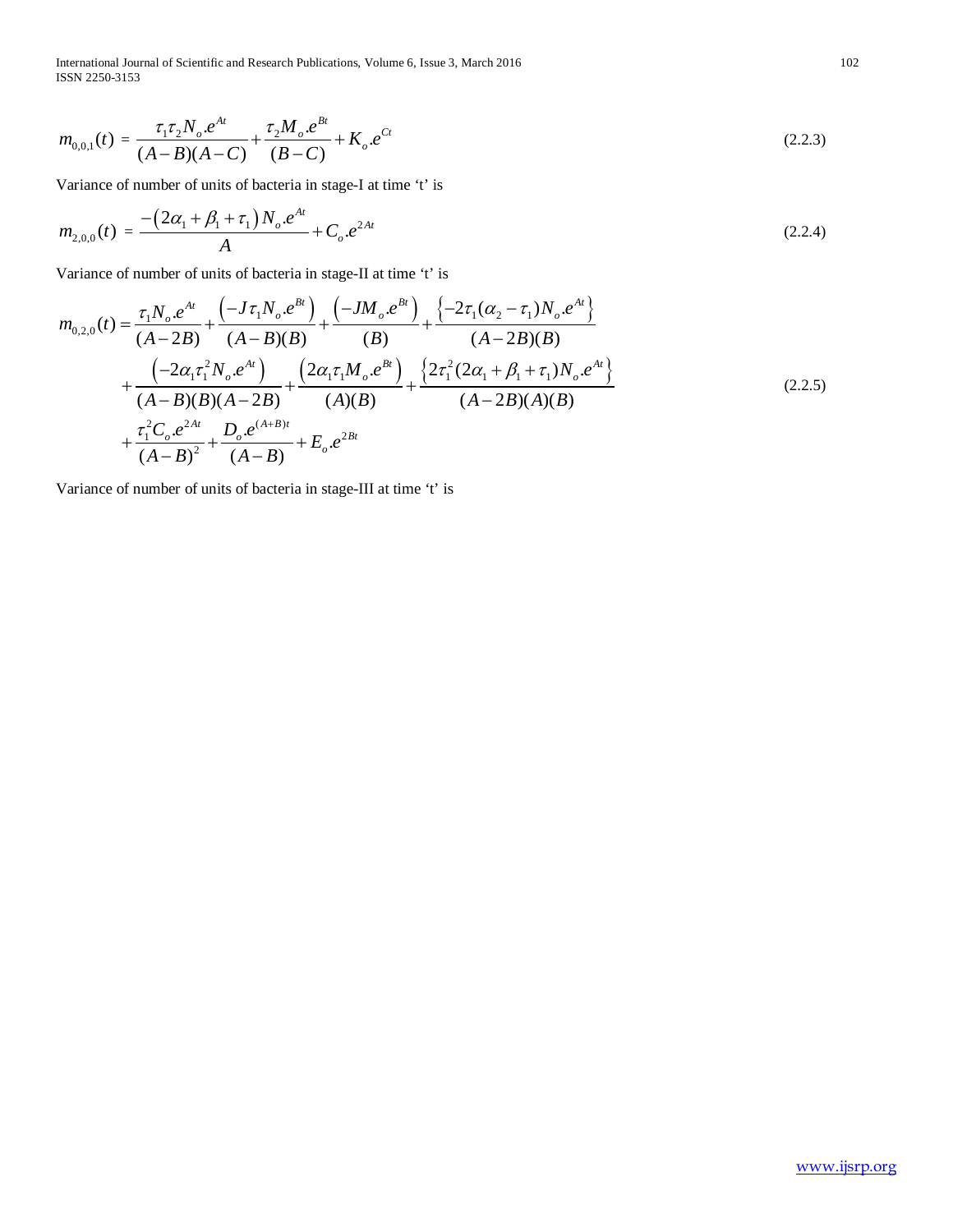International Journal of Scientific and Research Publications, Volume 6, Issue 3, March 2016 103 ISSN 2250-3153

$$
m_{0,0,2}(t) = \frac{\tau_{1}\tau_{2}N_{e}e^{At}}{(A-B)(A-CC)} + \frac{(\tau_{2}M_{e}e^{Bt})}{(B-CC)} + \frac{(D\tau_{1}\tau_{2}N_{e}e^{At})}{(A-B)(A-C)(A-C)} + \frac{(D\tau_{2}M_{e}e^{Bt})}{(C)} + \frac{2\tau_{1}\tau_{2}(a_{3}-\tau_{2})N_{e}e^{At}}{A-B)(A-B-C)(A-2C)} + \frac{(-2\tau_{2}(a_{3}-\tau_{2})M_{e}e^{Bt})}{C(B-2C)}
$$
\n
$$
+ \frac{2\alpha_{2}\tau_{1}\tau_{2}^{2}N_{e}e^{At}}{(A-B)(A-C)(A-B-C)(A-2C)} + \frac{(-2\tau_{2}^{2}\alpha_{2}M_{e}e^{Bt})}{(B-C)(B-2C)} + \frac{(2\alpha_{2}\tau_{2}K_{e}e^{Ct})}{(BC)}
$$
\n
$$
+ \frac{-2\tau_{1}\tau_{2}\alpha_{3}N_{e}e^{At}}{C(A-B-C)(A-2C)} + \frac{(-2\alpha_{1}\tau_{1}^{2}\tau_{2}^{2}N_{e}e^{At})}{(A-B)(A-C)(C(A-B-C)(A-2C)}
$$
\n
$$
+ \frac{(-2\tau_{1}\tau_{2}^{2}\alpha_{1}M_{e}e^{Bt})}{(B-C)(B-A-C)(B-2C)} + \frac{(-2\tau_{1}\tau_{2}^{2}N_{e}e^{Ct})}{(ABC)} + \frac{2(\tau_{1}\tau_{2}^{2}(a_{2}-\tau_{2})N_{e}e^{At})}{B(C(A-B-C)(A-2C)}
$$
\n
$$
+ \frac{2\alpha_{1}\tau_{1}^{2}\tau_{2}^{2}N_{e}e^{At}}{(A-B)BC(A-B-C)(A-2C)} + \frac{2\alpha_{1}\tau_{1}^{2}N_{e}e^{Bt})}{A(C(B-A-C)(B-2C)} + \frac{2\tau_{1}^{2}\tau_{2}^{2}(2\alpha_{1}+\beta_{1}+\tau_{1})N_{e}e^{At}}{(A-B)BC(A-B-C)(A-2C)} + \frac{2\tau_{1}^{2}\tau_{2}^{2}C_{e}e^{At}}{(A-B)(A-C)^{2}(2A-B-C)} + \frac{2\tau_{1}^{2}\tau_{2}^{2}N
$$

Covariance of number of units of bacteria of stage-I and stage-II at time 't' is

$$
m_{1,1,0}(t) = \frac{\left\{-(\alpha_2 - \tau_1)N_o \cdot e^{At}\right\}}{(B)} + \frac{\left(-\alpha_1 \tau_1 N_o \cdot e^{At}\right)}{(A-B)(B)} + \frac{\left(-\alpha_1 M_o \cdot e^{Bt}\right)}{(A)} + \frac{\left\{\tau_1 (2\alpha_1 + \beta_1 + \tau_1)N_o \cdot e^{At}\right\}}{(A)(B)} + \frac{\left(\tau_1 C_o \cdot e^{2At}\right)}{(A-B)} + D_o \cdot e^{(A+B)t}
$$
\n(2.2.7)

Covariance of number of units of bacteria of stage-I and stage-III at time 't' is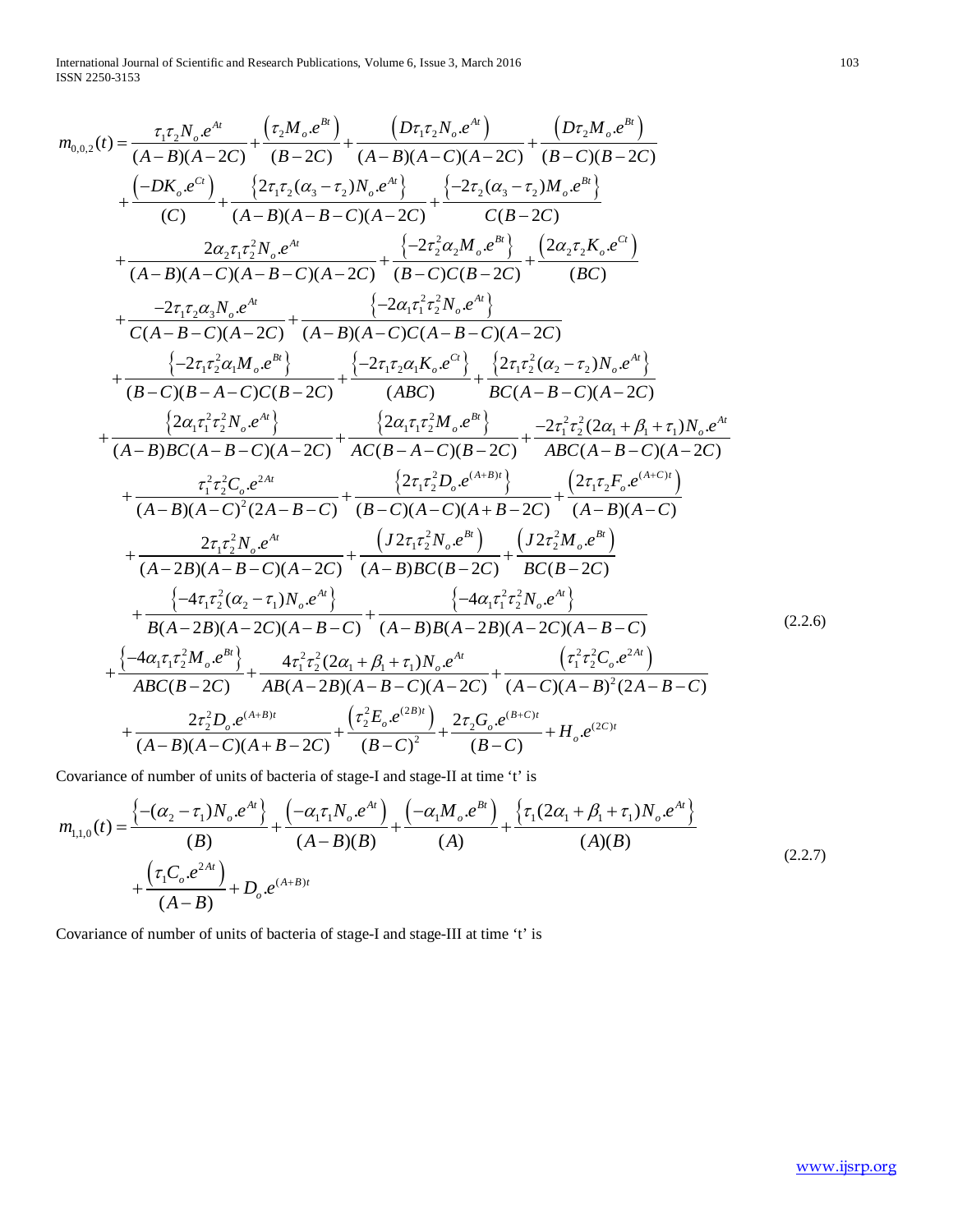International Journal of Scientific and Research Publications, Volume 6, Issue 3, March 2016 104 ISSN 2250-3153

$$
m_{1,0,1}(t) = \frac{(-\alpha_3 N_o \cdot e^{At})}{(C)} + \frac{(-\alpha_1 \tau_1 \tau_2 N_o \cdot e^{At})}{(A - B)(A - C)(C)} + \frac{(\alpha_1 \tau_2 M_o \cdot e^{Bt})}{(B - C)(B - A - C)} + \frac{(-\alpha_1 K_o \cdot e^{Ct})}{(A)}
$$
  
+ 
$$
\frac{\{\tau_2(\alpha_2 - \tau_2)N_o \cdot e^{At}\}}{(B)(C)} + \frac{(\alpha_1 \tau_1 \tau_2 N_o \cdot e^{At})}{(A - B)(B)(C)} + \frac{(-\alpha_1 \tau_2 M_o \cdot e^{Bt})}{(A)(B - A - C)}
$$
  
+ 
$$
\frac{\{-\tau_1 \tau_2(2\alpha_1 + \beta_1 + \tau_1)N_o \cdot e^{At}\}}{(A)(B)} + \frac{(\tau_1 \tau_2 C_o \cdot e^{2At})}{(A - B)(A - C)} + \frac{(\tau_2 D_o \cdot e^{(A + B)t})}{(B - C)} + F_o \cdot e^{(A + C)t}
$$
  
(A)

Covariance of number of units of bacteria of stage-II and stage-III at time 't' is

$$
m_{0,1,1}(t) = \frac{(\alpha_{3}-\tau_{2})\tau_{1}N_{o}.e^{At}}{(A-B)(A-B-C)} + \frac{(-(\alpha_{3}-\tau_{2})M_{o}.e^{Bt})}{(C)} + \frac{(\alpha_{2}\tau_{1}\tau_{2}N_{o}.e^{At})}{(A-B)(A-B-C)(A-C)} + \frac{(-\alpha_{2}\tau_{2}M_{o}.e^{Bt})}{(C)(B-C)}
$$
  
+ 
$$
\frac{(-\alpha_{3}K_{o}.e^{Ct})}{(B)} + \frac{(-\alpha_{3}\tau_{1}N_{o}.e^{At})}{(C)(A-B-C)} + \frac{(-\alpha_{1}\tau_{1}^{2}\tau_{2}N_{o}.e^{At})}{(A-B)(A-C)(C(A-B-C)} + \frac{(-\alpha_{1}\tau_{1}\tau_{2}M_{o}.e^{Bt})}{(B-C)(B-A-C)} + \frac{(\alpha_{1}\tau_{1}K_{o}.e^{Ct})}{AB}
$$
  
+ 
$$
\frac{\{\tau_{1}\tau_{2}(\alpha_{2}-\tau_{2})N_{o}.e^{At}\}}{(BC)(A-B-C)} + \frac{(\alpha_{1}\tau_{1}^{2}\tau_{2}N_{o}.e^{At})}{(A-B)(BC)(C(A-B-C)} + \frac{(\alpha_{1}\tau_{1}\tau_{2}M_{o}.e^{Bt})}{(AC)(B-A-C)} + \frac{\{\tau_{1}^{2}\tau_{2}(2\alpha_{1}+\beta_{1}+\tau_{1})N_{o}.e^{At}\}}{(BC)(A-B-C)} + \frac{(\tau_{1}^{2}\tau_{2}C_{o}.e^{2At})}{(A-B)(A-C)(2A-B-C)} + \frac{(\tau_{1}\tau_{2}D_{o}.e^{(A+B)t})}{(B-C)(A-C)} + \frac{(\tau_{1}F_{o}.e^{(A+C)t})}{(A-B)} + \frac{(\tau_{1}\tau_{2}N_{o}.e^{At})}{(A-2B)(A-B-C)} + \frac{(\tau_{1}\tau_{2}N_{o}.e^{Bt})}{(A-B)BC}
$$
  
+ 
$$
\frac{(\tau_{1}\tau_{2}M_{o}.e^{Bt})}{BC} + \frac{\{-2\tau_{1}\tau_{2}(\alpha_{2}-\tau_{1})N_{o}.e^{At}\}}{B(A-2B)(A-B-C)} + \frac{-2\alpha_{1}\tau_{1}^{2}\tau_{2}N_{o}.e^{At}}{A(B-A-B)(A-B-C)} + \frac{-2\alpha_{1}\tau_{1
$$

Where

$$
A = [\beta_1 - (\tau_1 + \varepsilon_1 + \delta_1)]; B = [\beta_2 - (\tau_2 + \varepsilon_2 + \delta_2)]; C = [\beta_3 - (\varepsilon_3 + \delta_3)]; D = [2\alpha_3 + \beta_3 + \varepsilon_3 + \delta_3];
$$
  
\n
$$
J = [2\alpha_2 + \beta_2 + \tau_2 + \varepsilon_2 + \delta_2]; N_o, M_o, K_o \text{ are initial values and } C_o, D_o, E_o, F_o, G_o, H_o \text{ are constants which can be evaluated.}
$$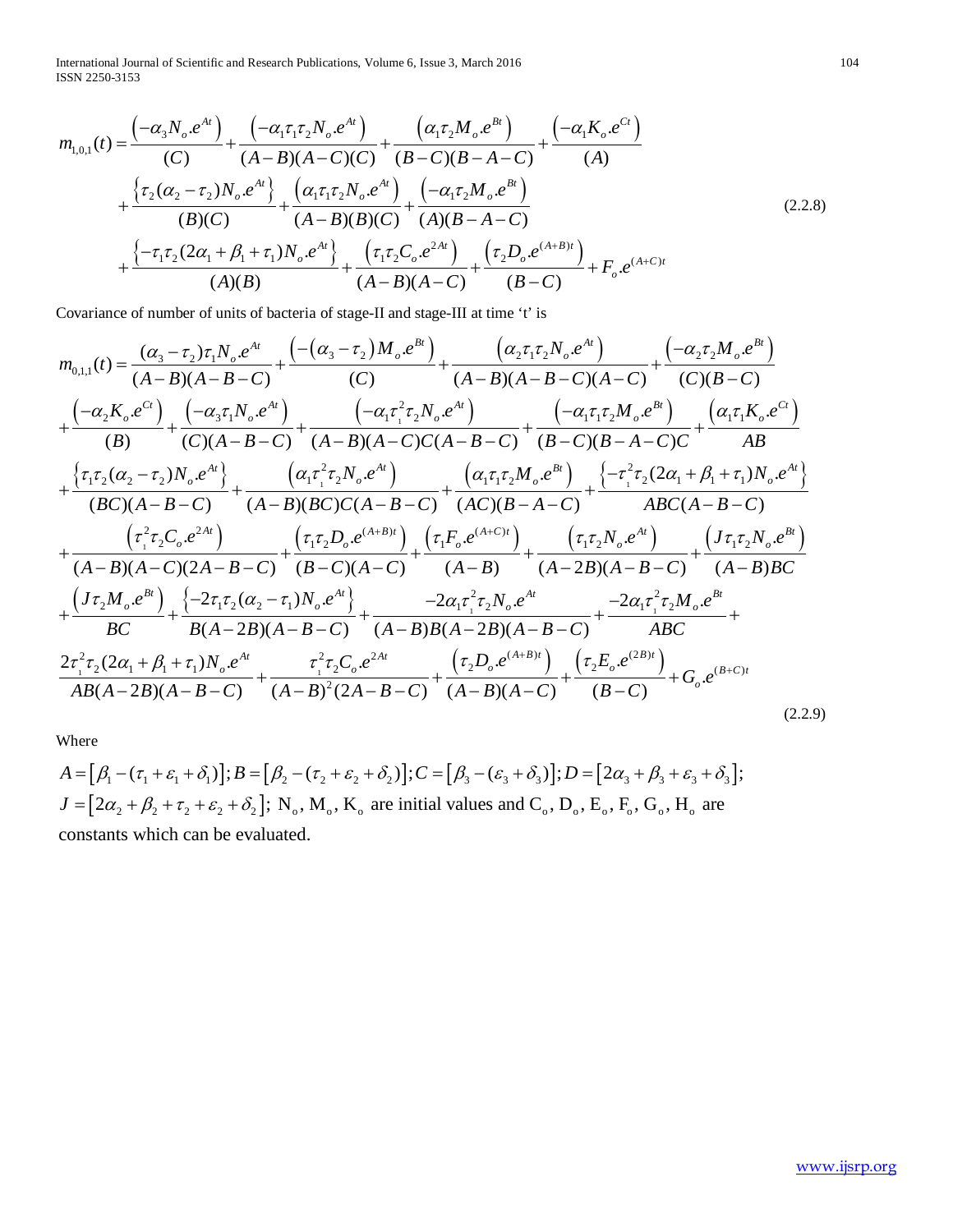### III NUMERICAL ILLUSTRATION

In order to verify model behavior, a hypothetical numerical data set is obtained for various statistical measures from equations from 2.2.1 to 2.2.9, such as average number of bacteria units on first stage, second stage and third stage; variances of bacterial units in first, second and third stages; and covariance between the number of bacterial units in first and second stages, second and third stages, first and third stages. While computing the values of  $m_{100}(t)$ ,  $m_{010}(t)$ ,  $m_{001}(t)$ ,  $m_{200}(t)$ ,  $m_{020}(t)$ ,  $m_{101}(t)$ ,  $m_{101}(t)$  and  $m_{011}(t)$  with MATHCAD, it is considered for changing values one parameter and for the fixed values of the remaining parameters among  $\alpha_1$ ;  $\beta_1$ ;  $\tau_1$ ;  $\alpha_2$ ;  $\beta_2$ ;  $\tau_2$ ;  $\alpha_3$ ;  $\beta_3$ ;  $\epsilon_1$ ;  $\delta_1$ ;  $\epsilon_2$ ;  $\delta_2$ ;  $\epsilon_3$ ;  $\delta_3$ ; Table-3.1: The values of  $m_{100}(t)$ ,  $m_{010}(t)$ ,  $m_{001}(t)$ ,  $m_{200}(t)$ ,  $m_{020}(t)$ ,  $m_{002}(t)$ ,  $m_{110}(t)$ ,  $m_{101}(t)$  and  $m_{011}(t)$  for changing and fixed values of  $\alpha_1$ ;  $\beta_1$ ;  $\tau_1$ ;  $\alpha_2$ ;  $\beta_2$ ;  $\tau_2$ ;  $\alpha_3$  $\varepsilon_3$ ;  $\delta_3$ ; N<sub>0</sub>; M<sub>0</sub>; K<sub>0</sub> and t

| $\alpha_1$ | $\beta_1$    | $\tau_1$      | $\alpha_2$ | $\beta_2$ | $\tau_2$ | $\alpha_3$ | $\beta_3$ | $\varepsilon_1$ | $\delta_1$ | $\varepsilon_2$ | $\delta_2$ | $\varepsilon_3$ | $\delta_3$ | N <sub>0</sub> | Mo  | Ko |      | $m_{100}$    | $m_{010}$ | $m_{001}$    | $m_{200}$     | $m_{020}$    | $m_{002}$    | $m_{110}$    | $m_{101}$     | $m_{011}$    |
|------------|--------------|---------------|------------|-----------|----------|------------|-----------|-----------------|------------|-----------------|------------|-----------------|------------|----------------|-----|----|------|--------------|-----------|--------------|---------------|--------------|--------------|--------------|---------------|--------------|
| -11        | $\mathbf{Q}$ | 3             | 14         | 8         | 15       | 11         | 9         | 0.5             | 0.25       | 3               |            |                 |            | 200            | 100 | 50 | 0.65 | 383.108      | 159.707   | $4.33E+03$   | $1.26E + 04$  | $2.15E+03$   | $1.30E+07$   | $5.21E+03$   | $1.48E + 0.5$ | $6.52E+04$   |
| 12         | $\mathbf{Q}$ | 3             | 14         | 8         | 15       | 11         | 9         | $0.5^{\circ}$   | 0.25       | 3               |            |                 |            | 200            | 100 | 50 | 0.65 | 383.108      | 159.707   | $4.33E+03$   | $1.33E+04$    | $2.26E+03$   | $1.37E+07$   | $5.49E+03$   | $1.56E+0.5$   | $6.80E + 04$ |
| 13         | $\mathbf{Q}$ | 3             | 14         | 8         | 15       | 11         | 9         | 0.5             | 0.25       | 3               |            |                 |            | 200            | 100 | 50 | 0.65 | 383.108      | 159.707   | $4.33E+03$   | $1.40E + 04$  | $2.37E+03$   | $1.44E+07$   | $5.77E+03$   | $1.63E+05$    | 7.09E+04     |
| 14         | $\mathbf{Q}$ | 3             | 14         | 8         | 15       | 11         |           | $0.5^{\circ}$   | 0.25       | 3               |            |                 |            | 200            | 100 | 50 | 0.65 | 383.108      | 159.707   | $4.33E+03$   | $1.47E + 04$  | $2.48E+03$   | $1.50E+07$   | $6.05E+03$   | $1.70E + 0.5$ | 7.37E+04     |
| 15         | 9            | 3             | 14         | 8         | 15       | 11         |           | 0.5             | 0.25       | 3               |            |                 |            | 200            | 100 | 50 | 0.65 | 383.108      | 159.707   | $4.33E+03$   | $1.54E + 04$  | $2.59E+03$   | $1.57E+07$   | $6.32E+03$   | $1.77E + 0.5$ | $7.65E+04$   |
| 16         | $\mathbf{Q}$ | 3             | 14         | 8         | 15       | 11         | 9         | $0.5^{\circ}$   | 0.25       | 3               |            |                 |            | 200            | 100 | 50 | 0.65 | 383.108      | 159.707   | $4.33E+03$   | $1.61E + 04$  | $2.70E+03$   | $1.64E+07$   | $6.60E + 03$ | $1.84E+0.5$   | 7.93E+04     |
| 11         | -9           |               | 14         | -8        | 15       | 11         |           | 0.5             | 0.25       | 3               |            |                 |            | 200            | 100 | 50 | 0.65 | 383.108      | 159.707   | $4.33E+03$   | $1.26E + 04$  | $2.15E+03$   | $1.30E+07$   | $5.21E+03$   | $1.48E + 0.5$ | $6.52E+04$   |
| -11        | 9.5          | 3             | 14         | 8         | 15       | 11         |           | 0.5             | 0.25       | 3               |            |                 |            | 200            | 100 | 50 | 0.65 | 530.233      | 212.172   | $4.15E+03$   | $2.13E+04$    | $3.37E+03$   | $7.53E+06$   | $8.47E+03$   | $2.06E+0.5$   | $8.54E + 04$ |
| -11        | 10           |               |            |           | 15       |            |           | $0.5^{\circ}$   | 0.25       | $\mathcal{R}$   |            |                 |            | 200            | 100 | 50 | 0.65 | 733.859      | 282.332   | $3.89E+03$   | $3.62E + 04$  | $5.32E+03$   | $4.53E+06$   | $1.39E+04$   | $2.88E+0.5$   | $1.14E+05$   |
| 11         | 10.5         | 3             | 14         | 8         | 15       | 11         | 9         | 0.5             | 0.25       | 3               |            |                 |            | 200            | 100 | 50 | 0.65 | $1.02E+03$   | 376.258   | $3.48E + 03$ | $6.21E + 04$  | $8.49E+03$   | $2.40E + 06$ | $2.29E+04$   | $4.08E + 0.5$ | $1.53E+05$   |
| -11        | 11           | 3             | 14         | 8         | 15       | -11        |           | 0.5             | 0.25       | 3               |            |                 |            | 200            | 100 | 50 | 0.65 | $1.41E+03$   | 502.128   | $2.85E+03$   | $1.07E + 0.5$ | $1.37E+04$   | $5.31E+0.5$  | $3.83E+04$   | $5.81E+0.5$   | $2.09E+05$   |
| 11         | 9            | 3             | 14         | 8         | 15       | 11         | 9         | 0.5             | 0.25       | 3               |            |                 |            | 200            | 100 | 50 | 0.65 | $1.41E+03$   | 301.308   | $3.60E + 03$ | $9.61E + 04$  | $4.68E + 03$ | 7.95E+04     | $2.14E+04$   | $3.69E + 05$  | $8.24E+04$   |
| -11        | $\mathbf{Q}$ | 3.5           | 14         |           | 15       | 11         |           | 0.5             | 0.25       | 3               |            |                 |            | 200            | 100 | 50 | 0.65 | $1.02E + 03$ | 263.404   | $3.85E+03$   | $5.72E+04$    | $4.01E+03$   | $1.09E + 06$ | $1.52E + 04$ | $2.97E+0.5$   | $8.06E + 04$ |
| 11         | 9            |               | 14         | 8         | 15       | 11         | 9         | 0.5             | 0.25       | $\mathcal{R}$   |            |                 |            | 200            | 100 | 50 | 0.65 | 733.859      | 225.881   | $4.05E+03$   | $3.43E+04$    | $3.33E+03$   | $2.78E + 06$ | $1.07E + 04$ | $2.37E+0.5$   | $7.65E+04$   |
| 11         | $\mathbf{Q}$ | 4.5           | 14         | 8         | 15       | 11         |           | 0.5             | 0.25       | 3               |            |                 |            | 200            | 100 | 50 | 0.65 | 530.233      | 190.963   | $4.21E+03$   | $2.07E + 04$  | $2.70E+03$   | $5.95E+06$   | $7.49E+03$   | $1.88E + 0.5$ | $7.11E+04$   |
| 11         | 9            | 5             | 14         | 8         | 15       | 11         | 9         | $0.5^{\circ}$   | 0.25       | 3               |            |                 |            | 200            | 100 | 50 | 0.65 | 383.108      | 159.707   | $4.33E+03$   | $1.26E + 04$  | $2.15E+03$   | $1.30E + 07$ | $5.21E+03$   | $1.48E+05$    | $6.52E+04$   |
| -11        | 9            | 5.5           | 14         | 8         | 15       | 11         |           | 0.5             | 0.25       | 3               |            |                 |            | 200            | 100 | 50 | 0.65 | 276.806      | 132.464   | $4.43E+03$   | $7.76E+03$    | $1.69E+03$   | $3.61E+07$   | $3.62E+03$   | $1.17E + 0.5$ | $5.93E+04$   |
| -11        | 9            | 3             | 14         | 8         | 15       | -11        | 9         | $0.5^{\circ}$   | 0.25       | 3               |            |                 |            | 200            | 100 | 50 | 0.65 | 383.108      | 159.707   | $4.33E+03$   | $1.26E + 04$  | $2.15E+03$   | $1.30E + 07$ | $5.21E+03$   | $1.48E+05$    | $6.52E+04$   |
| -11        | 9            | 3             | 15         | 8         | 15       | -11        |           | 0.5             | 0.25       | 3               |            |                 |            | 200            | 100 | 50 | 0.65 | 383.108      | 159.707   | $4.33E+03$   | $1.26E + 04$  | $2.17E+03$   | $1.31E+07$   | $5.25E+03$   | $1.53E+05$    | $6.73E+04$   |
| -11        | 9            | 3             | 16         | 8         | 15       | -11        | 9         | 0.5             | 0.25       | 3               |            |                 |            | 200            | 100 | 50 | 0.65 | 383.108      | 159.707   | $4.33E+03$   | $1.26E+04$    | $2.18E+03$   | $1.32E+07$   | $5.28E+03$   | $1.57E+0.5$   | $6.95E+04$   |
| -11        | 9            | 3             | 17         | 8         | 15       | -11        |           | 0.5             | 0.25       | 3               |            |                 |            | 200            | 100 | 50 | 0.65 | 383.108      | 159.707   | $4.33E+03$   | $1.26E + 04$  | $2.20E+03$   | $1.33E+07$   | $5.32E+03$   | $1.61E+05$    | 7.16E+04     |
| -11        | 9            | 3             | 18         | 8         | 15       | -11        | 9         | 0.5             | 0.25       | 3               |            |                 |            | 200            | 100 | 50 | 0.65 | 383.108      | 159.707   | $4.33E+03$   | $1.26E + 04$  | $2.21E+03$   | $1.34E+07$   | $5.35E+03$   | $1.65E+05$    | $7.37E + 04$ |
| -11        | 9            | 3             | 19         | 8         | 15       | -11        | 9         | 0.5             | 0.25       | 3               |            |                 |            | 200            | 100 | 50 | 0.65 | 383.108      | 159.707   | $4.33E+03$   | $1.26E + 04$  | $2.23E+03$   | $1.35E+07$   | $5.39E+03$   | $1.70E + 0.5$ | 7.58E+04     |
| -11        | 9            | 3             | 14         | 8         | 15       | -11        | 9         | 0.5             | 0.25       | 3               |            |                 |            | 200            | 100 | 50 | 0.65 | 383.108      | 159.707   | $4.33E+03$   | $1.26E + 04$  | $2.15E+03$   | $1.30E+07$   | $5.21E+03$   | $1.48E + 0.5$ | $6.52E+04$   |
| -11        | 9            | 3             | 14         | 9         | 15       | -11        | 9         | 0.5             | 0.25       | 3               |            |                 |            | 200            | 100 | 50 | 0.65 | 383.108      | 174.29    | $4.30E+03$   | $1.26E + 04$  | $2.52E+03$   | $1.73E+07$   | $5.65E+03$   | $1.48E+05$    | 7.07E+04     |
| -11        | 9            | 3             | 14         | 10        | 15       | -11        | 9         | 0.5             | 0.25       | 3               |            |                 |            | 200            | 100 | 50 | 0.65 | 383.108      | 191.842   | $4.25E+03$   | $1.26E + 04$  | $3.00E + 03$ | $2.37E+07$   | $6.17E+03$   | $1.46E+05$    | 7.71E+04     |
| -11        | 9            | 3             | 14         | 11        | 15       | -11        | 9         | 0.5             | 0.25       | 3               |            |                 |            | 200            | 100 | 50 | 0.65 | 383.108      | 213.39    | $4.20E + 03$ | $1.26E + 04$  | $3.62E+03$   | $3.37E+07$   | $6.79E+03$   | $1.44E+0.5$   | $8.47E + 04$ |
| 11         | $\mathbf{Q}$ | 3             | 14         | 12        | 15       | -11        |           | 0.5             | 0.25       | 3               |            |                 |            | 200            | 100 | 50 | 0.65 | 383.108      | 240.499   | $4.13E+03$   | $1.26E + 04$  | $4.47E+03$   | $4.96E+07$   | $7.54E+03$   | $1.39E+05$    | $9.45E + 04$ |
| 11         | 9            | $\mathcal{R}$ | 14         | 8         | 15       | -11        | 9         | 0.5             | 0.25       | 3               |            |                 |            | 200            | 100 | 50 | 0.65 | 383.108      | 159.707   | $4.33E+03$   | $1.26E + 04$  | $2.15E+03$   | $1.30E + 07$ | $5.21E+03$   | $1.48E+05$    | $6.52E+04$   |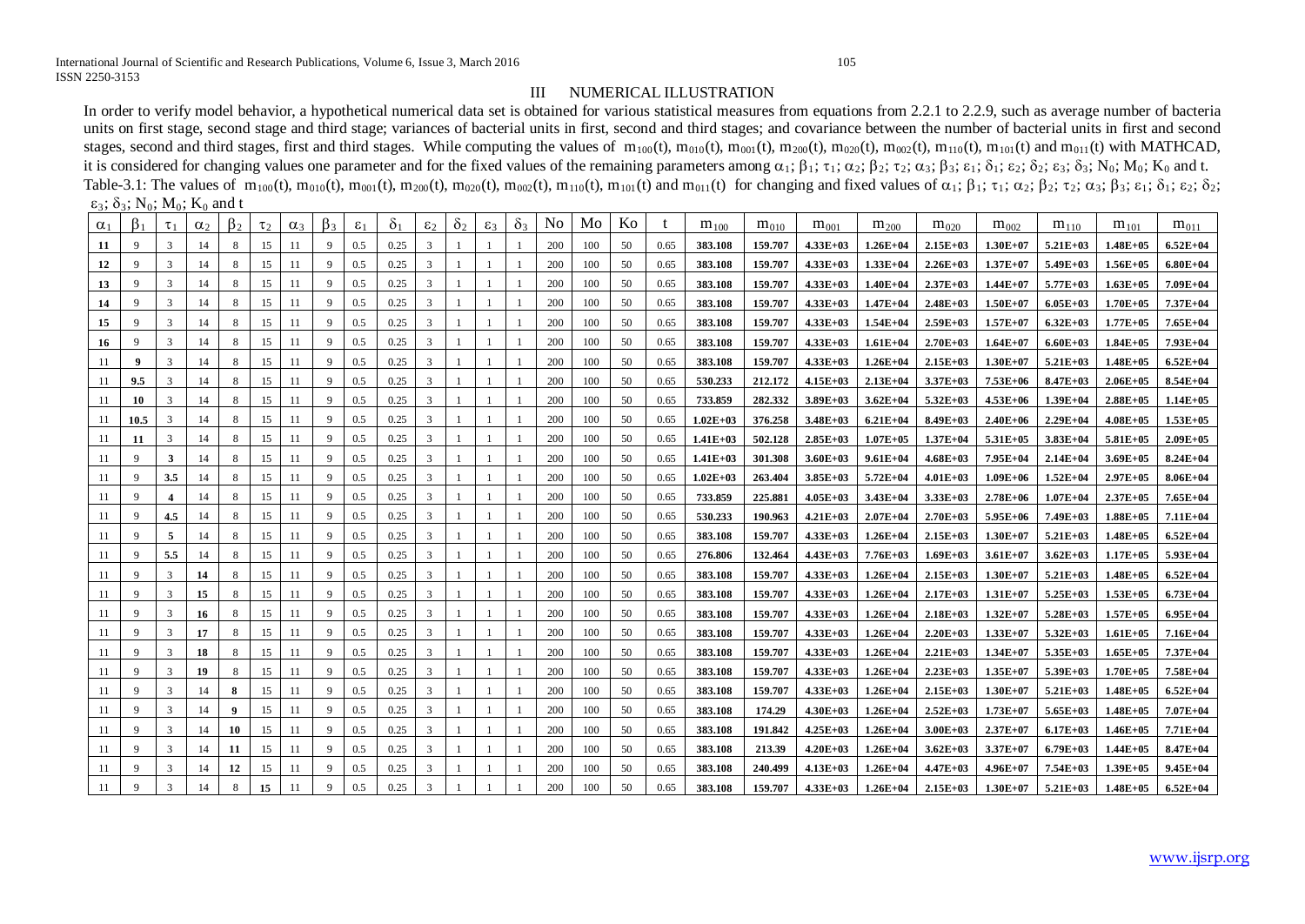International Journal of Scientific and Research Publications, Volume 6, Issue 3, March 2016 106 ISSN 2250-3153

| $\alpha_1$ | $\beta_1$    | $\tau_1$      | $\alpha_2$ | ß2 | $\tau$ | $\alpha_3$ | $\beta_3$    | $\varepsilon_1$ | $\delta_1$ | $\varepsilon$           | δ,                      | $\varepsilon$ | $\delta$ | No  | Mo  | Ko | t    | $m_{100}$    | $m_{010}$ | $m_{001}$    | $m_{200}$    | $m_{020}$    | $m_{002}$    | $m_{110}$    | $m_{101}$     | $m_{011}$     |
|------------|--------------|---------------|------------|----|--------|------------|--------------|-----------------|------------|-------------------------|-------------------------|---------------|----------|-----|-----|----|------|--------------|-----------|--------------|--------------|--------------|--------------|--------------|---------------|---------------|
| 11         | 9            | $\mathcal{R}$ | 14         | 8  | 16     | 11         | 9            | 0.5             | 0.25       | 3                       |                         |               |          | 200 | 100 | 50 | 0.65 | 383.108      | 147.39    | $4.34E+03$   | $1.26E + 04$ | $1.86E+03$   | $1.09E + 07$ | $4.84E+03$   | $1.45E+05$    | 5.89E+04      |
| 11         | 9            | 3             | 14         | 8  | 17     | 11         | 9            | 0.5             | 0.25       | 3                       |                         |               |          | 200 | 100 | 50 | 0.65 | 383.108      | 136.846   | $4.34E+03$   | $1.26E + 04$ | $1.62E+03$   | $9.13E + 06$ | $4.51E+03$   | $1.41E+05$    | 5.34E+04      |
| 11         | 9            | 3             | 14         | 8  | 18     | 11         | 9            | 0.5             | 0.25       | 3                       |                         |               |          | 200 | 100 | 50 | 0.65 | 383.108      | 127.714   | $4.35E+03$   | $1.26E + 04$ | $1.42E+03$   | $7.66E + 06$ | $4.23E+03$   | $1.37E+0.5$   | $4.86E+04$    |
| 11         | 9            | 3             | 14         | 8  | 19     | 11         |              | 0.5             | 0.25       | 3                       |                         |               |          | 200 | 100 | 50 | 0.65 | 383.108      | 119.727   | $4.35E+03$   | $1.26E + 04$ | $1.26E+03$   | $6.40E + 06$ | $3.98E+03$   | $1.33E+05$    | 4.44E+04      |
| 11         | 9            | 3             | 14         | 8  | 15     | 11         |              | 0.5             | 0.25       | 3                       |                         |               |          | 200 | 100 | 50 | 0.65 | 383.108      | 159.707   | $4.33E+03$   | $1.26E + 04$ | $2.15E+03$   | $1.30E+07$   | $5.21E+03$   | $1.48E + 05$  | $6.52E+04$    |
| 11         | 9            | 3             | 14         | 8  | 15     | 12         |              | 0.5             | 0.25       | 3                       |                         |               |          | 200 | 100 | 50 | 0.65 | 383.108      | 159.707   | $4.33E+03$   | $1.26E + 04$ | $2.15E+03$   | $1.31E+07$   | $5.21E+03$   | $1.54E+05$    | $6.73E + 04$  |
| 11         | 9            | 3             | 14         | 8  | 15     | 13         | 9            | 0.5             | 0.25       | 3                       |                         |               |          | 200 | 100 | 50 | 0.65 | 383.108      | 159.707   | $4.33E+03$   | $1.26E + 04$ | $2.15E+03$   | $1.32E+07$   | $5.21E+03$   | $1.59E+05$    | $6.95E+04$    |
| 11         | 9            | 3             | 14         | 8  | 15     | 14         | 9            | 0.5             | 0.25       | 3                       |                         |               |          | 200 | 100 | 50 | 0.65 | 383.108      | 159.707   | $4.33E+03$   | $1.26E + 04$ | $2.15E+03$   | $1.33E+07$   | $5.21E+03$   | $1.64E + 05$  | $7.16E + 04$  |
| 11         | 9            | 3             | 14         | 8  | 15     | 15         | 9            | 0.5             | 0.25       | 3                       |                         |               |          | 200 | 100 | 50 | 0.65 | 383.108      | 159.707   | $4.33E+03$   | $1.26E + 04$ | $2.15E+03$   | $1.35E+07$   | $5.21E+03$   | $1.69E + 05$  | 7.37E+04      |
| 11         | 9            |               | 14         | 8  | 15     | 11         | 9            | 0.5             | 0.25       | 3                       |                         |               |          | 200 | 100 | 50 | 0.65 | 383.108      | 159.707   | $4.33E+03$   | $1.26E + 04$ | $2.15E+03$   | $1.30E+07$   | $5.21E+03$   | $1.48E + 05$  | $6.52E + 04$  |
| 11         | -9           | 3             | 14         | 8  | 15     | 11         | 10           | 0.5             | 0.25       | 3                       |                         |               |          | 200 | 100 | 50 | 0.65 | 383.108      | 159.707   | $8.72E+03$   | $1.26E + 04$ | $2.15E+03$   | $4.52E+07$   | $5.21E+03$   | $2.40E + 05$  | $1.07E + 05$  |
| 11         | -9           | 3             | 14         | 8  | 15     | 11         | 11           | 0.5             | 0.25       | 3                       |                         |               |          | 200 | 100 | 50 | 0.65 | 383.108      | 159.707   | $1.71E + 04$ | $1.26E + 04$ | $2.15E+03$   | $1.56E+08$   | $5.21E+03$   | $3.98E + 05$  | $1.80E + 0.5$ |
| 11         | $\mathbf{Q}$ | 3             | 14         | 8  | 15     | 11         | 12           | 0.5             | 0.25       | 3                       |                         |               |          | 200 | 100 | 50 | 0.65 | 383.108      | 159.707   | $3.30E + 04$ | $1.26E + 04$ | $2.15E+03$   | 5.33E+08     | 5.21E+03     | $6.75E+05$    | $3.10E + 05$  |
| 11         | -9           | $\mathcal{R}$ | 14         | 8  | 15     | 11         | 13           | 0.5             | 0.25       | 3                       |                         |               |          | 200 | 100 | 50 | 0.65 | 383.108      | 159.707   | $6.35E + 04$ | $1.26E + 04$ | $2.15E+03$   | $1.82E + 09$ | 5.21E+03     | $1.17E + 06$  | $5.41E + 05$  |
| 11         | 9            | 3             | 14         | 8  | 15     | 11         | 9            | 0.5             | 0.25       | 3                       |                         |               |          | 200 | 100 | 50 | 0.65 | $1.02E + 03$ | 376.258   | $3.48E + 03$ | 5.97E+04     | $8.18E + 03$ | $2.07E + 06$ | $2.21E+04$   | $3.92E + 05$  | $1.48E + 05$  |
| 11         | -9           | $\mathcal{R}$ | 14         | 8  | 15     | 11         | 9            | $\mathbf{1}$    | 0.25       | 3                       |                         |               |          | 200 | 100 | 50 | 0.65 | 733.859      | 282.332   | $3.89E + 03$ | $3.53E+04$   | $5.19E+03$   | $4.28E + 06$ | $1.35E+04$   | $2.81E+05$    | $1.11E+05$    |
| 11         | -9           | 3             | 14         | 8  | 15     | 11         | 9            | 1.5             | 0.25       | 3                       |                         |               |          | 200 | 100 | 50 | 0.65 | 530.233      | 212,172   | $4.15E+03$   | $2.10E + 04$ | $3.33E+03$   | $7.37E + 06$ | 8.36E+03     | $2.03E + 05$  | $8.44E + 04$  |
| 11         | -9           | 3             | 14         | 8  | 15     | 11         | 9            | $\overline{2}$  | 0.25       | 3                       |                         |               |          | 200 | 100 | 50 | 0.65 | 383.108      | 159.707   | $4.33E+03$   | $1.26E + 04$ | $2.15E+03$   | $1.30E+07$   | $5.21E+03$   | $1.48E + 05$  | $6.52E+04$    |
| 11         | $\mathbf{Q}$ | $\mathcal{R}$ | 14         | 8  | 15     | 11         | 9            | 2.5             | 0.25       | $\mathbf{3}$            |                         |               |          | 200 | 100 | 50 | 0.65 | 276.806      | 120.429   | $4.45E+03$   | $7.65E+03$   | $1.40E + 03$ | $2.92E+07$   | $3.28E + 03$ | $1.10E + 05$  | $5.12E+04$    |
| 11         | $\mathbf{Q}$ |               | 14         | 8  | 15     | 11         | $\mathbf Q$  | 0.5             | 0.25       | $\mathbf{3}$            |                         |               |          | 200 | 100 | 50 | 0.65 | 623.792      | 244.703   | $4.03E+03$   | $2.72E+04$   | $4.15E+03$   | $5.65E + 06$ | $1.06E + 04$ | $2.39E+05$    | $9.66E + 04$  |
| 11         | -9           | $\mathcal{R}$ | 14         | 8  | 15     | 11         | $\mathbf Q$  | 0.5             | 0.5        | 3                       |                         |               |          | 200 | 100 | 50 | 0.65 | 530.233      | 212,172   | $4.15E+03$   | $2.10E + 04$ | $3.33E+03$   | $7.37E + 06$ | 8.36E+03     | $2.03E+05$    | $8.44E+04$    |
| 11         | -9           | 3             | 14         | 8  | 15     | 11         |              | 0.5             | 0.75       | 3                       |                         |               |          | 200 | 100 | 50 | 0.65 | 450.707      | 184.041   | $4.25E+03$   | $1.63E + 04$ | $2.67E+03$   | $9.66E + 06$ | $6.59E+03$   | $1.73E+05$    | $7.41E+04$    |
| 11         | -9           | 3             | 14         | 8  | 15     | 11         |              | 0.5             | -1         | 3                       |                         |               |          | 200 | 100 | 50 | 0.65 | 383.108      | 159.707   | $4.33E+03$   | $1.26E + 04$ | $2.15E+03$   | $1.30E+07$   | $5.21E+03$   | $1.48E+05$    | $6.52E + 04$  |
| 11         | -9           | 3             | 14         | 8  | 15     | -11        | 9            | 0.5             | 1.25       | 3                       |                         |               |          | 200 | 100 | 50 | 0.65 | 325.648      | 138.652   | $4.40E+03$   | $9.82E+03$   | $1.74E+03$   | $1.84E+07$   | $4.13E+03$   | $1.27E+05$    | $5.77E + 04$  |
| 11         | 9            | 3             | 14         | 8  | 15     | -11        |              | 0.5             | 0.25       | 3                       |                         |               |          | 200 | 100 | 50 | 0.65 | 383.108      | 159.707   | $4.33E+03$   | $1.26E + 04$ | $2.15E+03$   | $1.30E+07$   | $5.21E+03$   | $1.48E + 05$  | $6.52E+04$    |
| 11         | 9            | 3             | 14         | 8  | 15     | 11         |              | 0.5             | 0.25       | $\overline{\mathbf{4}}$ |                         |               |          | 200 | 100 | 50 | 0.65 | 383.108      | 147.39    | $4.36E+03$   | $1.26E + 04$ | $1.86E+03$   | $1.01E+07$   | $4.84E+03$   | $1.48E+05$    | $6.04E + 04$  |
| 11         | 9            | 3             | 14         | 8  | 15     | 11         | 9            | 0.5             | 0.25       | 5                       |                         |               |          | 200 | 100 | 50 | 0.65 | 383.108      | 136.846   | 4.39E+03     | $1.26E + 04$ | $1.62E+03$   | $8.14E + 06$ | $4.51E+03$   | $1.48E+05$    | $5.61E + 04$  |
| 11         | 9            | 3             | 14         | 8  | 15     | 11         | 9            | 0.5             | 0.25       | 6                       |                         |               |          | 200 | 100 | 50 | 0.65 | 383.108      | 127.714   | $4.41E+03$   | $1.26E + 04$ | $1.42E+03$   | $6.72E + 06$ | $4.23E+03$   | $1.48E + 0.5$ | $5.23E + 04$  |
| 11         | 9            | 3             | 14         | 8  | 15     | 11         | 9            | 0.5             | 0.25       | $\overline{7}$          |                         |               |          | 200 | 100 | 50 | 0.65 | 383.108      | 119.727   | $4.43E+03$   | $1.26E + 04$ | $1.26E + 03$ | $5.69E + 06$ | $3.98E+03$   | $1.48E + 0.5$ | $4.89E+04$    |
| 11         | -9           |               | 14         | 8  | 15     | 11         | $\mathbf{Q}$ | 0.5             | 0.25       | 3                       | $\mathbf{1}$            |               |          | 200 | 100 | 50 | 0.65 | 383.108      | 159.707   | $4.33E+03$   | $1.26E + 04$ | $2.15E+03$   | $1.30E+07$   | $5.21E+03$   | $1.48E+05$    | $6.52E + 04$  |
| 11         | -9           |               | 14         | 8  | 15     | 11         | $\mathbf{Q}$ | 0.5             | 0.25       | 3                       | $\overline{2}$          |               |          | 200 | 100 | 50 | 0.65 | 383.108      | 147.39    | $4.36E+03$   | $1.26E + 04$ | $1.86E+03$   | $1.01E+07$   | $4.84E+03$   | $1.48E+05$    | $6.04E + 04$  |
| 11         | $\mathbf{Q}$ |               | 14         | 8  | 15     | 11         | $\mathbf Q$  | 0.5             | 0.25       | $\mathbf{3}$            | 3                       |               |          | 200 | 100 | 50 | 0.65 | 383.108      | 136.846   | $4.39E+03$   | $1.26E + 04$ | $1.62E+03$   | 8.14E+06     | $4.51E+03$   | $1.48E + 05$  | $5.61E + 04$  |
| 11         | -9           | $\mathcal{R}$ | 14         | 8  | 15     | 11         | $\mathbf{Q}$ | 0.5             | 0.25       | 3                       | $\overline{\mathbf{4}}$ |               |          | 200 | 100 | 50 | 0.65 | 383.108      | 127.714   | $4.41E+03$   | $1.26E + 04$ | $1.42E+03$   | $6.72E + 06$ | $4.23E+03$   | $1.48E+05$    | $5.23E+04$    |
| 11         | $\mathbf{Q}$ | 3             | 14         | 8  | 15     | 11         | 9            | 0.5             | 0.25       | 3                       | 5                       |               |          | 200 | 100 | 50 | 0.65 | 383.108      | 119.727   | $4.43E+03$   | $1.26E + 04$ | $1.26E+03$   | $5.69E + 06$ | $3.98E+03$   | $1.48E + 05$  | $4.89E + 04$  |
| 11         | -9           | 3             | 14         | 8  | 15     | 11         | 9            | 0.5             | 0.25       | 3                       |                         |               |          | 200 | 100 | 50 | 0.65 | 383.108      | 159.707   | $4.33E+03$   | $1.26E + 04$ | $2.15E+03$   | $1.30E+07$   | $5.21E+03$   | $1.48E + 05$  | $6.52E + 04$  |
| 11         | $\mathbf{Q}$ | 3             | 14         | 8  | 15     | 11         | 9            | 0.5             | 0.25       | $\overline{3}$          |                         | 1.5           |          | 200 | 100 | 50 | 0.65 | 383.108      | 159.707   | $2.98E+03$   | $1.26E + 04$ | $2.15E+03$   | $6.81E + 06$ | $5.21E+03$   | $1.18E + 0.5$ | $5.12E + 04$  |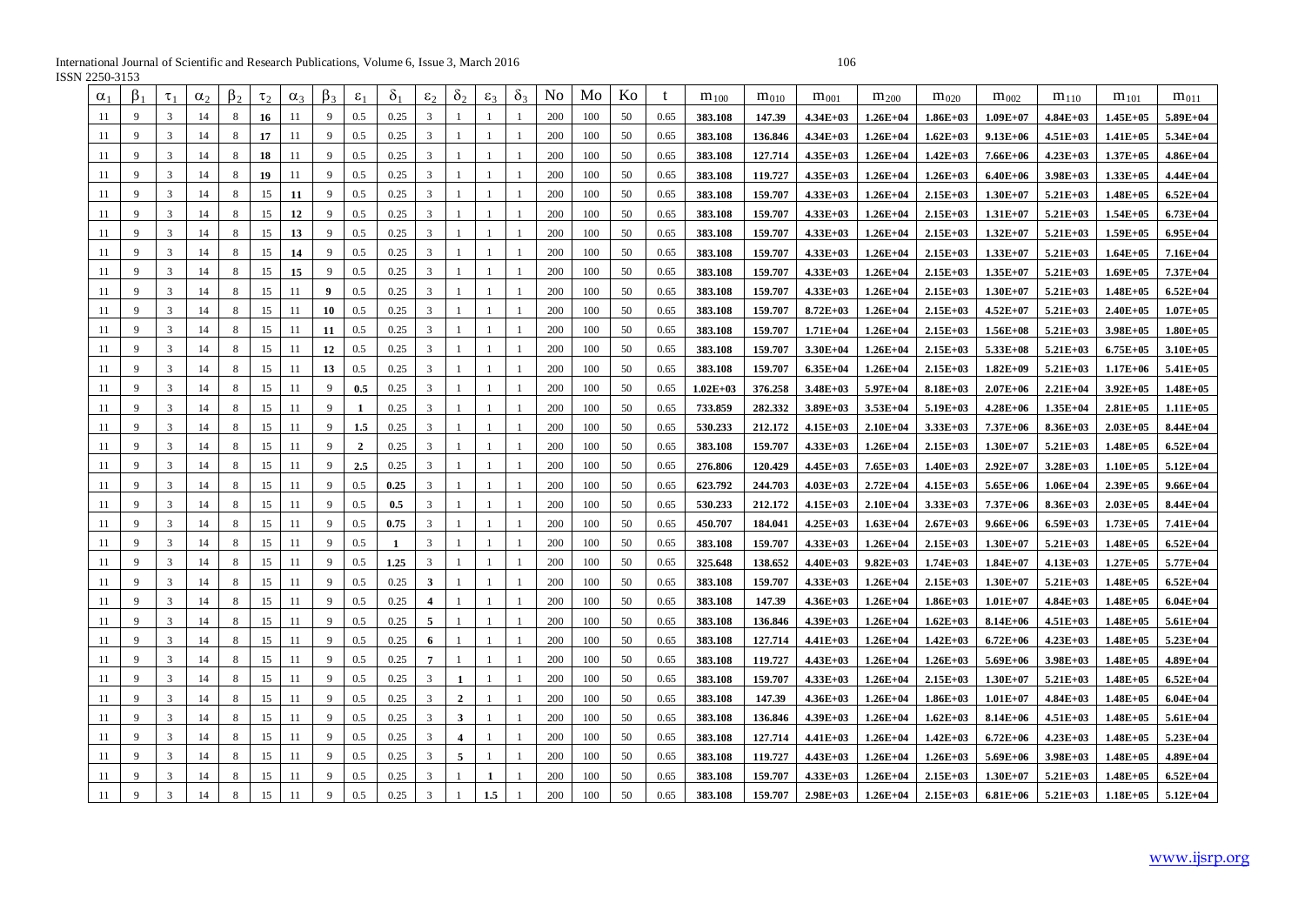International Journal of Scientific and Research Publications, Volume 6, Issue 3, March 2016 107 ISSN 2250-3153

| $\alpha_1$ | $\beta_1$    | $\tau_1$ | $\alpha$ | Þ۶ | $\tau$ <sub>2</sub> | $\alpha_3$ | $\beta_3$ | $\varepsilon_1$ | $\delta_1$ | $\epsilon_2$ | $\delta_2$ | $\epsilon_3$ | $\delta_3$   | N <sub>o</sub> | Mo         | Ko  |      | $m_{100}$ | $m_{010}$ | $m_{001}$    | $m_{200}$    | $m_{020}$    | $m_{002}$    | $m_{110}$    | $m_{101}$     | $m_{011}$    |
|------------|--------------|----------|----------|----|---------------------|------------|-----------|-----------------|------------|--------------|------------|--------------|--------------|----------------|------------|-----|------|-----------|-----------|--------------|--------------|--------------|--------------|--------------|---------------|--------------|
| 11         | $\mathbf{Q}$ | 3        | 14       | 8  | 15                  | 11         | 9         | 0.5             | 0.25       | 3            |            | $\mathbf{2}$ |              | 200            | 100        | 50  | 0.65 | 383.108   | 159.707   | $1.99E+03$   | $1.26E + 04$ | $2.15E+03$   | $3.51E+06$   | $5.21E+03$   | $9.37E + 04$  | $4.04E + 04$ |
| 11         | $\mathbf{Q}$ | 3        | 14       | 8  | 15                  | 11         | 9         | 0.5             | 0.25       | 3            |            | 2.5          |              | 200            | 100        | 50  | 0.65 | 383.108   | 159.707   | $1.25E+03$   | $1.26E + 04$ | $2.15E+03$   | $1.75E+06$   | $5.21E+03$   | 7.49E+04      | $3.20E + 04$ |
| 11         | 9            | 3        | 14       | 8  | 15                  | 11         | 9         | 0.5             | 0.25       | 3            |            | 3            |              | 200            | 100        | 50  | 0.65 | 383.108   | 159.707   | 690.837      | $1.26E + 04$ | $2.15E+03$   | $8.10E + 05$ | $5.21E+03$   | $6.00E + 04$  | $2.53E+04$   |
| 11         | 9            | 3        | 14       | 8  | 15                  | 11         | 9         | 0.5             | 0.25       | 3            |            |              |              | 200            | 100        | 50  | 0.65 | 383.108   | 159.707   | $4.33E+03$   | $1.26E+04$   | $2.15E+03$   | $1.30E+07$   | $5.21E+03$   | $1.48E+05$    | $6.52E+04$   |
| 11         | 9            | 3        | 14       | 8  | 15                  | 11         | 9         | 0.5             | 0.25       | 3            |            |              | 1.5          | 200            | 100        | 50  | 0.65 | 383.108   | 159.707   | $2.98E+03$   | $1.26E + 04$ | $2.15E+03$   | $6.81E + 06$ | $5.21E+03$   | $1.18E + 0.5$ | $5.12E+04$   |
| 11         | 9            | 3        | 14       | 8  | 15                  | 11         | 9         | 0.5             | 0.25       | 3            |            |              | $\mathbf{2}$ | 200            | 100        | 50  | 0.65 | 383.108   | 159.707   | $1.99E+03$   | $1.26E+04$   | $2.15E+03$   | $3.51E+06$   | $5.21E+03$   | $9.37E + 04$  | $4.04E + 04$ |
| 11         | 9            | 3        | 14       | 8  | 15                  | 11         | 9         | 0.5             | 0.25       | 3            |            |              | 2.5          | 200            | 100        | 50  | 0.65 | 383.108   | 159.707   | $1.25E+03$   | $1.26E + 04$ | $2.15E+03$   | $1.75E+06$   | $5.21E+03$   | 7.49E+04      | $3.20E + 04$ |
| 11         | 9            | 3        | 14       | 8  | 15                  | 11         | 9         | 0.5             | 0.25       | 3            |            |              | 3            | 200            | 100        | 50  | 0.65 | 383.108   | 159.707   | 690.837      | $1.26E + 04$ | $2.15E+03$   | $8.10E + 05$ | $5.21E+03$   | $6.00E + 04$  | $2.53E+04$   |
| 11         | $\mathbf{Q}$ | 3        | 14       | 8  | 15                  | 11         |           | 0.5             | 0.25       | 3            |            |              |              | <b>200</b>     | 100        | 50  | 0.65 | 383.108   | 159.707   | $4.33E+03$   | $1.26E + 04$ | $2.15E+03$   | $1.30E+07$   | $5.21E+03$   | $1.48E + 05$  | $6.52E + 04$ |
| 11         | $\mathbf{Q}$ | 3        | 14       | 8  | 15                  | 11         | 9         | 0.5             | 0.25       | 3            |            |              |              | 210            | 100        | 50  | 0.65 | 402.264   | 167.688   | $4.31E+03$   | $1.33E+04$   | $2.26E+03$   | $1.35E+07$   | $5.47E+03$   | $1.54E+05$    | $6.73E+04$   |
| 11         | 9            | 3        | 14       | 8  | 15                  | 11         | 9         | 0.5             | 0.25       | 3            |            |              |              | 220            | 100        | 50  | 0.65 | 421.419   | 175.67    | $4.29E+03$   | $1.39E+04$   | $2.37E+03$   | $1.41E+07$   | $5.73E+03$   | $1.59E+05$    | $6.93E+04$   |
| 11         | $\mathbf{Q}$ | 3        | 14       | 8  | 15                  | 11         | 9         | 0.5             | 0.25       | 3            |            |              |              | 230            | 100        | 50  | 0.65 | 440.574   | 183.651   | $4.27E+03$   | $1.45E+04$   | $2.47E+03$   | $1.47E+07$   | $6.00E + 03$ | $1.64E+05$    | $7.14E+04$   |
| 11         | $\mathbf{Q}$ | 3        | 14       | 8  | 15                  | 11         | 9         | 0.5             | 0.25       | 3            |            |              |              | 240            | 100        | 50  | 0.65 | 459.73    | 191.633   | $4.25E+03$   | $1.52E+04$   | $2.58E+03$   | $1.52E+07$   | $6.26E+03$   | $1.69E + 05$  | 7.35E+04     |
| 11         | 9            | 3        | 14       | 8  | 15                  | 11         | 9         | 0.5             | 0.25       | 3            |            |              |              | 200            | <b>100</b> | 50  | 0.65 | 383.108   | 159.707   | $4.33E+03$   | $1.26E + 04$ | $2.15E+03$   | $1.30E+07$   | $5.21E+03$   | $1.48E + 05$  | $6.52E+04$   |
| 11         | 9            | 3        | 14       | 8  | 15                  | 11         | 9         | 0.5             | 0.25       | 3            |            |              |              | 200            | 110        | 50  | 0.65 | 383.108   | 159.715   | $4.33E+03$   | $1.26E + 04$ | $2.15E+03$   | $1.27E+07$   | $5.21E+03$   | $1.48E + 05$  | $6.52E+04$   |
| 11         | 9            | 3        | 14       | 8  | 15                  | 11         | 9         | 0.5             | 0.25       |              |            |              |              | 200            | 120        | 50  | 0.65 | 383.108   | 159.723   | $4.33E+03$   | $1.26E+04$   | $2.15E+03$   | $1.25E+07$   | $5.21E+03$   | $1.48E + 0.5$ | $6.52E+04$   |
| 11         | 9            | 3        | 14       | 8  | 15                  | 11         | 9         | 0.5             | 0.25       | 3            |            |              |              | 200            | 130        | 50  | 0.65 | 383.108   | 159.73    | $4.33E+03$   | $1.26E + 04$ | $2.15E+03$   | $1.22E+07$   | $5.21E+03$   | $1.48E+05$    | $6.52E+04$   |
| 11         | 9            | 3        | 14       | 8  | 15                  | 11         | 9         | 0.5             | 0.25       | 3            |            |              |              | 200            | 140        | 50  | 0.65 | 383.108   | 159.738   | $4.33E+03$   | $1.26E + 04$ | $2.15E+03$   | $1.20E+07$   | $5.21E+03$   | $1.48E+05$    | $6.52E + 04$ |
| 11         | 9            | 3        | 14       | 8  | 15                  | 11         | 9         | 0.5             | 0.25       | 3            |            |              |              | 200            | 100        | -50 | 0.65 | 383.108   | 159.707   | $4.33E+03$   | $1.26E + 04$ | $2.15E+03$   | $1.30E+07$   | $5.21E+03$   | $1.48E+05$    | $6.52E+04$   |
| 11         | 9            | 3        | 14       | 8  | 15                  | 11         | 9         | 0.5             | 0.25       | 3            |            |              |              | 200            | 100        | -60 | 0.65 | 383.108   | 159.707   | $5.28E+03$   | $1.26E + 04$ | $2.15E+03$   | $1.39E+07$   | $5.21E+03$   | $1.58E + 0.5$ | $7.00E + 04$ |
| 11         | 9            | 3        | 14       | 8  | 15                  | 11         | 9         | 0.5             | 0.25       | 3            |            |              |              | 200            | 100        | 70  | 0.65 | 383.108   | 159.707   | $6.23E+03$   | $1.26E + 04$ | $2.15E+03$   | $1.48E+07$   | $5.21E+03$   | $1.68E + 0.5$ | 7.48E+04     |
| 11         | $\mathbf{Q}$ | 3        | 14       | 8  | 15                  | 11         | 9         | 0.5             | 0.25       | 3            |            |              |              | 200            | 100        | 80  | 0.65 | 383.108   | 159.707   | $7.17E+03$   | $1.26E+04$   | $2.15E+03$   | $1.56E+07$   | $5.21E+03$   | $1.77E + 0.5$ | $7.95E+04$   |
| 11         | 9            | 3        | 14       | 8  | 15                  | 11         | 9         | 0.5             | 0.25       | 3            |            |              |              | 200            | 100        | -90 | 0.65 | 383.108   | 159.707   | $8.12E+03$   | $1.26E + 04$ | $2.15E+03$   | $1.65E+07$   | $5.21E+03$   | $1.87E+05$    | $8.43E+04$   |
| 11         | $\mathbf{Q}$ | 3        | 14       | 8  | 15                  | 11         | 9         | 0.5             | 0.25       | 3            |            |              |              | 200            | 100        | 50  | 0.65 | 383.108   | 159.707   | $4.33E+03$   | $1.26E + 04$ | $2.15E+03$   | $1.30E+07$   | $5.21E+03$   | $1.48E+05$    | $6.52E+04$   |
| 11         | $\mathbf{Q}$ | 3        | 14       | 8  | 15                  | 11         | 9         | 0.5             | 0.25       | 3            |            |              |              | 200            | 100        | 50  | 0.75 | 423.4     | 176.443   | $9.09E + 03$ | $1.70E + 04$ | $2.91E+03$   | $5.33E+07$   | $7.04E + 03$ | $3.54E+05$    | $1.55E+05$   |
| 11         | 9            | 3        | 14       | 8  | 15                  | 11         | 9         | 0.5             | 0.25       | 3            |            |              |              | 200            | 100        | 50  | 0.85 | 467.929   | 194.979   | $1.87E + 04$ | $2.26E+04$   | $3.87E+03$   | $2.18E+08$   | $9.34E+03$   | $8.28E + 0.5$ | $3.60E + 05$ |
| 11         | $\mathbf Q$  | 3        | 14       | 8  | 15                  |            | 9         | 0.5             | 0.25       |              |            |              |              | 200            | 100        | 50  | 0.95 | 517.142   | 215.479   | $3.81E+04$   | $2.95E+04$   | $5.07E + 03$ | $8.87E+08$   | $1.22E+04$   | $1.91E+06$    | $8.28E+05$   |
| 11         | $\mathbf Q$  | 3        | 14       | 8  | 15                  | 11         | 9         | 0.5             | 0.25       |              |            |              |              | 200            | 100        | 50  | 1.05 | 571.53    | 238.139   | $7.72E + 04$ | $3.82E+04$   | $6.57E+03$   | $3.60E + 09$ | $1.59E+04$   | $4.37E+06$    | $1.89E + 06$ |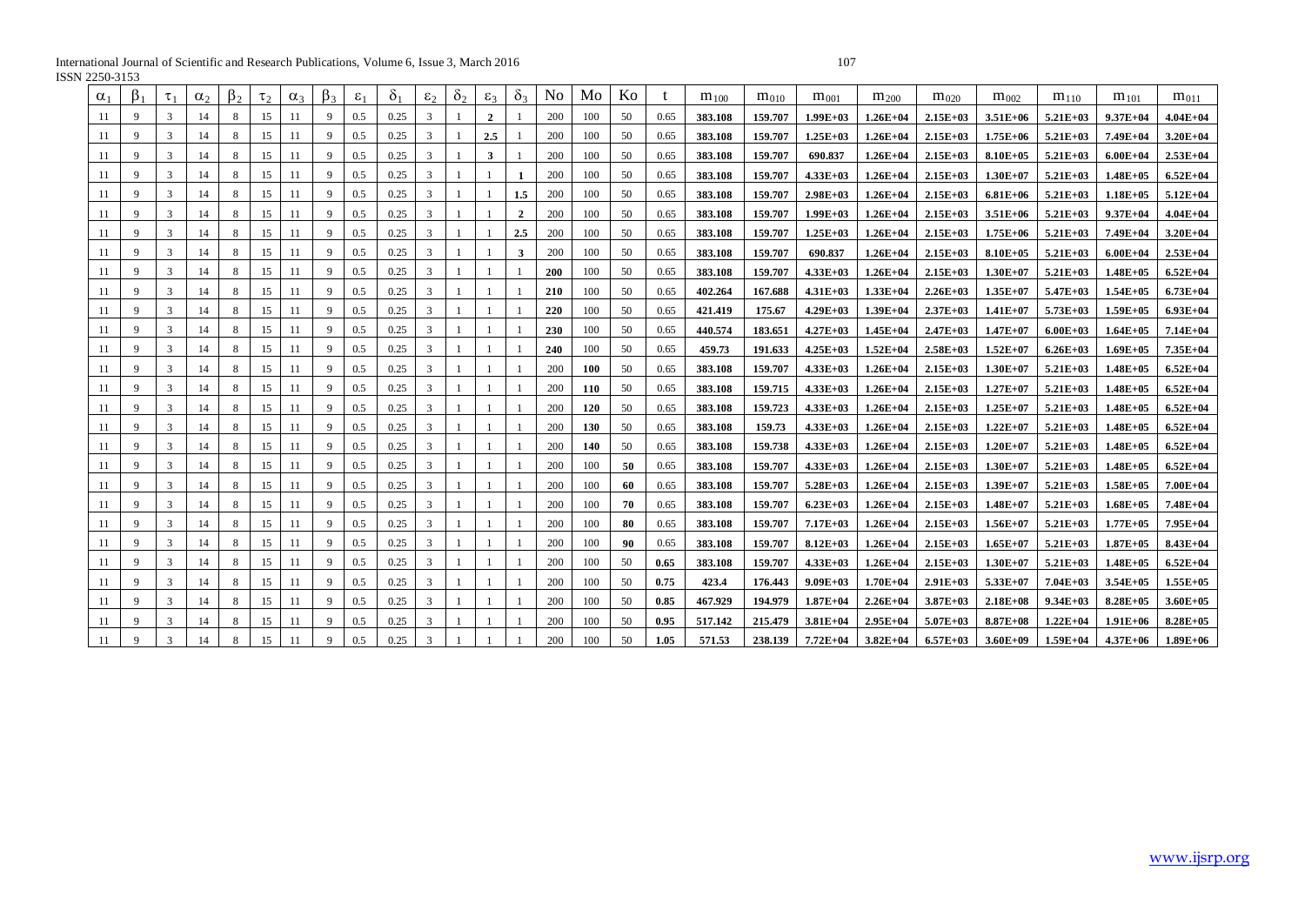#### IV DISCUSSION AND ANALYSIS

#### *A. Observations with changing values of immigrant bacterial growth rate to stage-I plants*

From the table-3.1, it is observed that  $m_{100}$ ,  $m_{010}$  and  $m_{001}$  are invariant functions of  $\alpha_1$ ;  $m_{200}$ ,  $m_{020}$  and  $m_{002}$  are increasing functions of  $\alpha_1$ ; m<sub>110</sub>, m<sub>101</sub>, and m<sub>011</sub> are positive and increasing function of  $\alpha_1$ . Hence it may conclude that the growth of bacteria through immigrations have no impact on the average sizes in each stage; the variances of three stages have increasing patterns with immigrated growth of bacteria; further there are positive and increasing correlations between the sizes of bacteria in (i) stage-I and stage-II (ii) stage-I and stage-III (iii) stage-II and stage-III, influenced by the arrivals through immigrations of bacteria from outside the plants group.

# *B. Observations with changing values of internal growth of bacteria in stage-I plants*

From the table-3.1, it is observed that (i)  $m_{100}$ ,  $m_{010}$  and (ii)  $m_{001}$  are increasing and decreasing functions respectively of  $\beta_1$ ; further (i)  $m_{200}$ ,  $m_{020}$  and (ii)  $m_{002}$  are increasing and decreasing functions respectively of β<sub>1</sub>; m<sub>110</sub>, m<sub>101</sub>, and m<sub>011</sub> are positive and increasing functions of  $\beta_1$ . Hence it may conclude that there is a positive relation between average size of bacterial units in stage-I plants and the internal growth of bacteria in stage-I plants; positive relation between the internal growth rate of bacterial units in stage-I plants and the average size of bacteria in stage-II plants; negative relation between the internal growth rate of bacterial units in stage-I plants and the average size of bacteria in stage-III plants; the variances of bacterial units in first two stages are positively related and in third stage, negatively related with the internal growth rate of bacteria in stage-I plants; Further, there is a positive and increasing correlation between the sizes of the bacterial units in (i) stage-I and stage-II (ii) stage-I and stage-III (iii) stage-II and stage-III, influenced with the internal growth rate of plants in stage-I.

#### *C. Observations with changing values of transition of bacteria from stage-I plants*

From the table-3.1, it is observed that (i)  $m_{100}$ ,  $m_{010}$  and (ii)  $m_{100}$  are decreasing and increasing functions respectively of  $\tau_1$ ; further (i)  $m_{200}$ ,  $m_{020}$  and (ii)  $m_{002}$  are decreasing and increasing functions respectively of  $\tau_1$ ;  $m_{110}$ ,  $m_{101}$ , and  $m_{011}$  are positive and decreasing function of  $\tau_1$ . Hence it may conclude that there is a negative relation between average size of bacterial units in first two stages of plants and the transition of bacteria from stage-I plants to stage-II; positive relation between the average size of bacteria in stage-III plants and transition rate of bacterial units from stage-I to stage-II plants; the variances of bacterial units in first two stages of plants is negatively related and the variance of bacterial units in third stage plants is positively related with the transition rate of bacteria from stage-I plants to stage-II; Further, there is a positive and decreasing correlation between the sizes of the bacterial units in (i) stage-I and stage-II (ii) stage-I and stage-III (iii) stage-II and stage-III, plants influenced with the transition rate of bacteria from stage-I plants to stage-II.

#### *D. Observations with changing values of immigrant bacterial growth rate to stage-II plants*

From the table-3.1, it is observed that  $m_{100}$ ,  $m_{010}$  and  $m_{001}$  are invariant functions of  $\alpha_2$ ; further  $m_{200}$ ,  $m_{020}$  and  $m_{002}$  are also invariant functions of  $\alpha_2$ ; m<sub>110</sub>, m<sub>101</sub>, and m<sub>011</sub> are positive and increasing function of  $\alpha_2$ . Hence it may conclude that the growth of bacteria through immigrations have no impact on the average sizes in each stage; the variances of bacterial units in all three stages are not influenced by immigrated growth of bacteria; further there are positive and increasing correlations between the sizes of bacteria in (i) stage-I and stage-II (ii) stage-I and stage-III (iii) stage-II and stage-III, influenced by the arrivals through immigrations of bacteria from outside the plants group.

#### *E. Observations with changing values of internal growth of bacteria in stage-II plants*

From the table-3.1, it is observed that (i)  $m_{100}$  and (ii)  $m_{010}$  m<sub>001</sub> are invariant and decreasing functions respectively of  $\beta_2$ ; further (i)  $m_{200}$  and (ii)  $m_{020}$ ,  $m_{002}$  are invariant and increasing functions respectively of  $\beta_2$ ; (i)  $m_{110}$ ,  $m_{011}$  are positive and increasing function of  $\beta_2$ ; and (ii) m<sub>101</sub> is positive and decreasing function of  $\beta_2$ ; Hence it may conclude that there is no impact of the internal growth of bacteria in stage-II plants on average size of bacterial units in stage-I plants and it has negative relation with the average size of bacteria in stage-II and stage-III plants; the variance of bacterial units in stage-I plants has no impact of the internal growth of bacteria in stage-II plants; the variance of bacterial units in stage-II and stage-III plants are positively related with the internal growth rate of bacteria in stage-II plants; Further, there is a positive and increasing correlation between the sizes of the bacterial units in (i) stage-I and stage-II (ii) stage-II and stage-III and positive and decreasing correlation between the sizes of the bacterial units in stage-I and stage-III plants influenced with the internal growth rate of plants in stage-II.

### *F. Observations with changing values of transition of bacteria from stage-II plants*

From the table-3.1, it is observed that m<sub>100</sub>, m<sub>010</sub> and m<sub>100</sub> are invariant functions of  $\tau_2$ ; further m<sub>200</sub>, m<sub>020</sub> and m<sub>002</sub> are increasing functions of  $\tau_2$ ; m<sub>110</sub>, m<sub>101</sub>, and m<sub>011</sub> are positive and increasing function of  $\tau_2$ . Hence it may conclude that there is no influence on average size of bacterial units in all three stages of plants by the transition of bacteria from stage-II plants to stage-III; the variances of bacterial units in all three stages of plants are positively related with the transition rate of bacteria from stage-II plants to stage-III; Further, there is a positive and increasing correlation between the sizes of the bacterial units in (i) stage-I and stage-II (ii) stage-I and stage-III (iii) stage-II and stage-III, plants influenced with the transition rate of bacteria from stage-II plants to stage-III.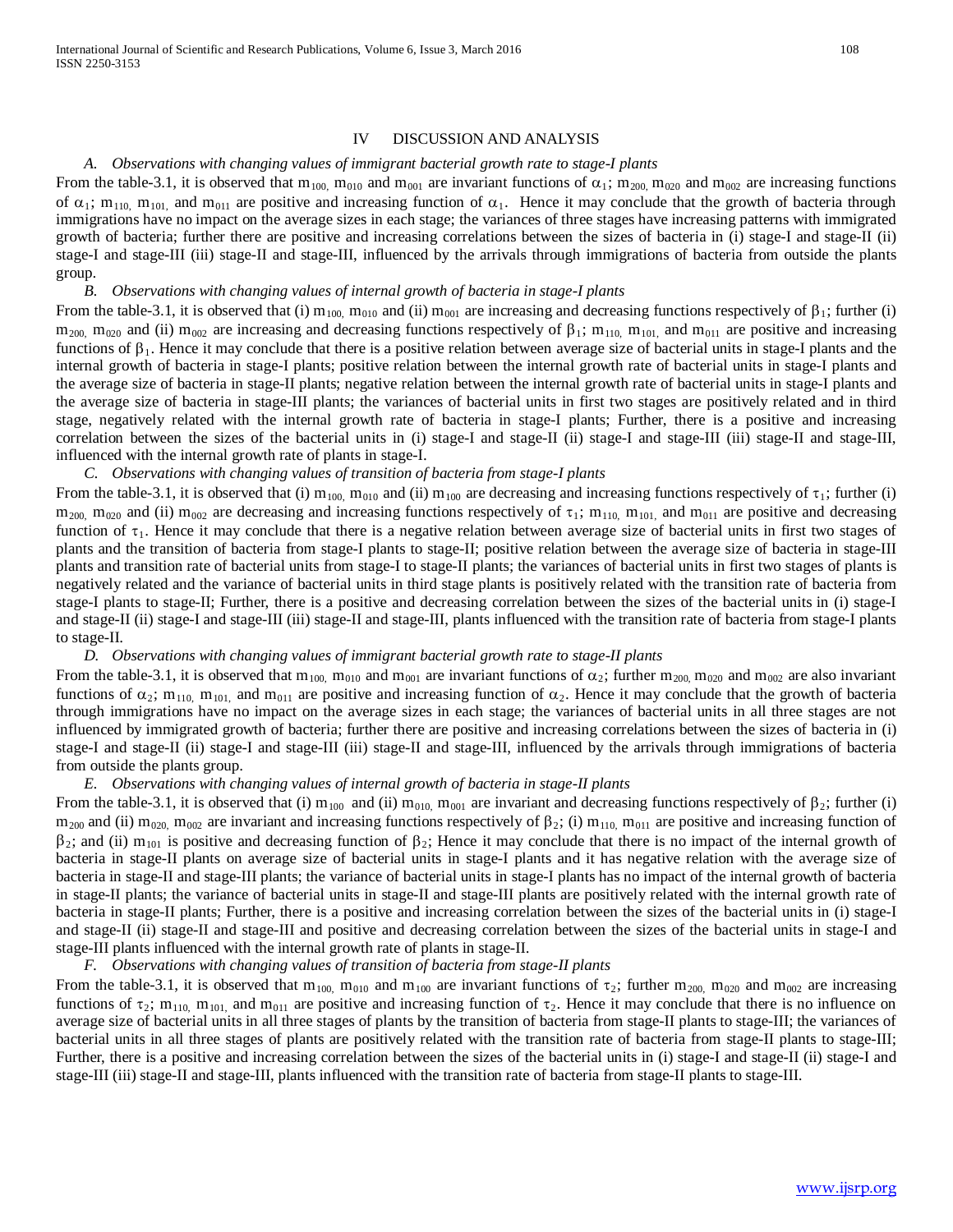#### *G. Observations with changing values of immigrant bacterial growth rate to stage-III*

From the table-3.1, it is observed that  $m_{100}$ ,  $m_{010}$  and  $m_{001}$  are invariant functions of  $\alpha_3$ ; further (i)  $m_{200}$ ,  $m_{020}$  and (ii)  $m_{002}$  are invariant and increasing functions of  $\alpha_3$ ; (i)  $m_{110}$  is invariant (ii)  $m_{101}$  and  $m_{011}$  are positive and increasing function of  $\alpha_3$ . Hence it may conclude that the growth of bacteria through immigrations in stage-III have no impact on the average sizes in each stage; the variance of bacterial units of stage-I and stage-II are not influenced by immigrated growth of bacteria; the variance of bacterial units of stage-III has increasing pattern with immigrated growth of bacteria; further there is no correlations between the sizes of bacteria in stage-I and stage-II; there is positive and increasing correlations between the sizes of bacteria in (i) stage-I and stage-III (ii) stage-II and stage-III, influenced by the arrivals through immigrations of bacteria from outside the plants group.

*H. Observations with changing values of internal growth of bacteria in stage-I plants*

From the table-3.1, it is observed that (i)  $m_{100}$ ,  $m_{010}$  and (ii)  $m_{001}$  are invariant and increasing functions respectively of  $\beta_3$ ; further (i)  $m_{200}$ ,  $m_{020}$  and (ii)  $m_{002}$  are invariant and increasing functions respectively of β<sub>3</sub>; (i)  $m_{101}$  is invariant (ii)  $m_{101}$ , and  $m_{011}$  are positive and increasing functions of  $\beta_3$ . Hence it may conclude that there is no impact of the internal growth of bacteria in stage-III plants on the average size of bacterial units in first two stages; positive relation between average size of bacterial units in stage-III plants and the internal growth of bacteria in stage-III plants; the variances of bacterial units in first two stages are invariant and in third stage, positively related with the internal growth rate of bacteria in stage-III plants; Further, there is no correlation between the sizes of the bacterial units in stage-I and stage-II; a positive and increasing correlation between the sizes of the bacterial units in (i) stage-I and stage-III (ii) stage-II and stage-III, influenced with the internal growth rate of plants in stage-III.

*I. Observations with changing values of emigrant bacterial loss rate to stage-I plants*

From the table-3.1, it is observed that (i)  $m_{100}$ ,  $m_{010}$  and (ii)  $m_{001}$  are decreasing and increasing functions respectively of  $\varepsilon_1$ ; (i)  $m_{200}$  $m_{020}$  and (ii)  $m_{002}$  are decreasing and increasing functions respectively of  $\varepsilon_1$ ;  $m_{110}$ ,  $m_{101}$  and  $m_{011}$  is positive and decreasing function of  $\varepsilon_1$ ; Hence it may conclude that the loss of bacteria through emigrations from stage-I plants have negative relation with the average sizes of bacteria in first two stages; positive relation with the average size of bacteria in third stage; the variance of bacterial units in first two stages of plants is negatively related with the loss of bacteria in stage-I plants; the variance of bacterial units in stage-III plants is positively related with the loss of bacteria in stage-I plants; further there is a positive and decreasing correlations between the sizes of bacteria in (i) stage-I and stage-II (ii) stage-III (iii) stage-III and stage-III, influenced by the loss of bacteria from stage-I plants.

# *J. Observations with changing values of bacterial loss (death) rate in stage-I plants*

From the table-3.1, it is observed that (i)  $m_{100}$ ,  $m_{010}$  and (ii)  $m_{001}$  are decreasing and increasing functions respectively of  $\delta_1$ ; (i)  $m_{200}$ ,  $m_{020}$  and (ii)  $m_{002}$  are decreasing and increasing functions respectively of  $\delta_1$ ;  $m_{110}$ ,  $m_{101}$  and  $m_{011}$  is positive and decreasing function of  $\delta_1$ ; Hence it may conclude that the loss of bacteria due to death in stage-I plants have (i) negative relation with the average sizes of bacteria in first two stages; (ii) positive relation with the average sizes of bacteria in third stage; the variance of bacterial units in first two stages of plants is negatively related with the loss (death) of bacteria in stage-I plants; the variance of bacterial units in stage-III plants is positively related with the loss (death) of bacteria in stage-I plants; further there is a positive and decreasing correlations between the sizes of bacteria in (i) stage-I and stage-II (ii) stage-I and stage-III (iii) stage-II and stage-III, influenced by the loss (death) of bacteria from stage-I plants.

# *K. Observations with changing values of emigrant bacterial loss rate to stage-II plants*

From the table-3.1, it is observed that (i)  $m_{100}$  is invariant (ii)  $m_{010}$  is decreasing and (iii)  $m_{001}$  is increasing function of  $\varepsilon_2$ ; (i)  $m_{200}$  is invariant (ii)  $m_{020}$  and  $m_{002}$  are decreasing functions of  $\varepsilon_2$ ; (i)  $m_{110}$  is positive and decreasing (ii)  $m_{101}$  is invariant (iii)  $m_{011}$  is positive and decreasing function of  $\varepsilon_2$ ; Hence it may conclude that the loss of bacteria through emigrations from stage-II plants has no impact on the average size of bacteria in stage-I plants; the loss of bacteria through emigrations from stage-II plants has (i) negative relation with the average size of bacteria in stage-II plants (ii) positive relation with the average size of bacteria in stage-III plants; the variance of bacterial units in stage-I plants is not influenced by the loss of bacteria in stage-II plants; the variance of bacterial units in stage-II and stage-III plants are negatively related with the loss of bacteria in stage-II plants; further there is a positive and decreasing correlations between the sizes of bacteria in (i) stage -I and stage-II (ii) stage -II and stage-III; no correlation between the sizes of bacteria in stage-I and stage-III, influenced by the loss of bacteria from stage-II plants.

# *L. Observations with changing values of bacterial loss (death) rate in stage-II plants*

From the table-3.1, it is observed that (i)  $m_{100}$  is invariant (ii)  $m_{010}$  is decreasing and (iii)  $m_{001}$  is increasing function of  $\delta_2$ ; (i)  $m_{200}$  is invariant (ii) m<sub>020</sub> and m<sub>002</sub> are decreasing functions of  $\delta_2$ ; (i) m<sub>110</sub> is positive and decreasing (ii) m<sub>101</sub> is invariant (iii) m<sub>011</sub> is positive and decreasing function of  $\delta_2$ ; Hence it may conclude that the loss of bacteria due to death in stage-II plants has no impact on the average size of bacteria in stage-I plants; the loss (death) of bacteria in stage-II plants has (i) negative relation with the average size of bacteria in stage-II plants (ii) positive relation with the average size of bacteria in stage-III plants; the variance of bacterial units in stage-I plants is not influenced by the loss (death) of bacteria in stage-II plants; the variance of bacterial units in stage-II and stage-III plants are negatively related with the loss (death) of bacteria in stage-II plants; further there is a positive and decreasing correlations between the sizes of bacteria in (i) stage -I and stage-II (ii) stage -II and stage-III; no correlation between the sizes of bacteria in stage-I and stage-III, influenced by the loss (death) of bacteria from stage-II plants.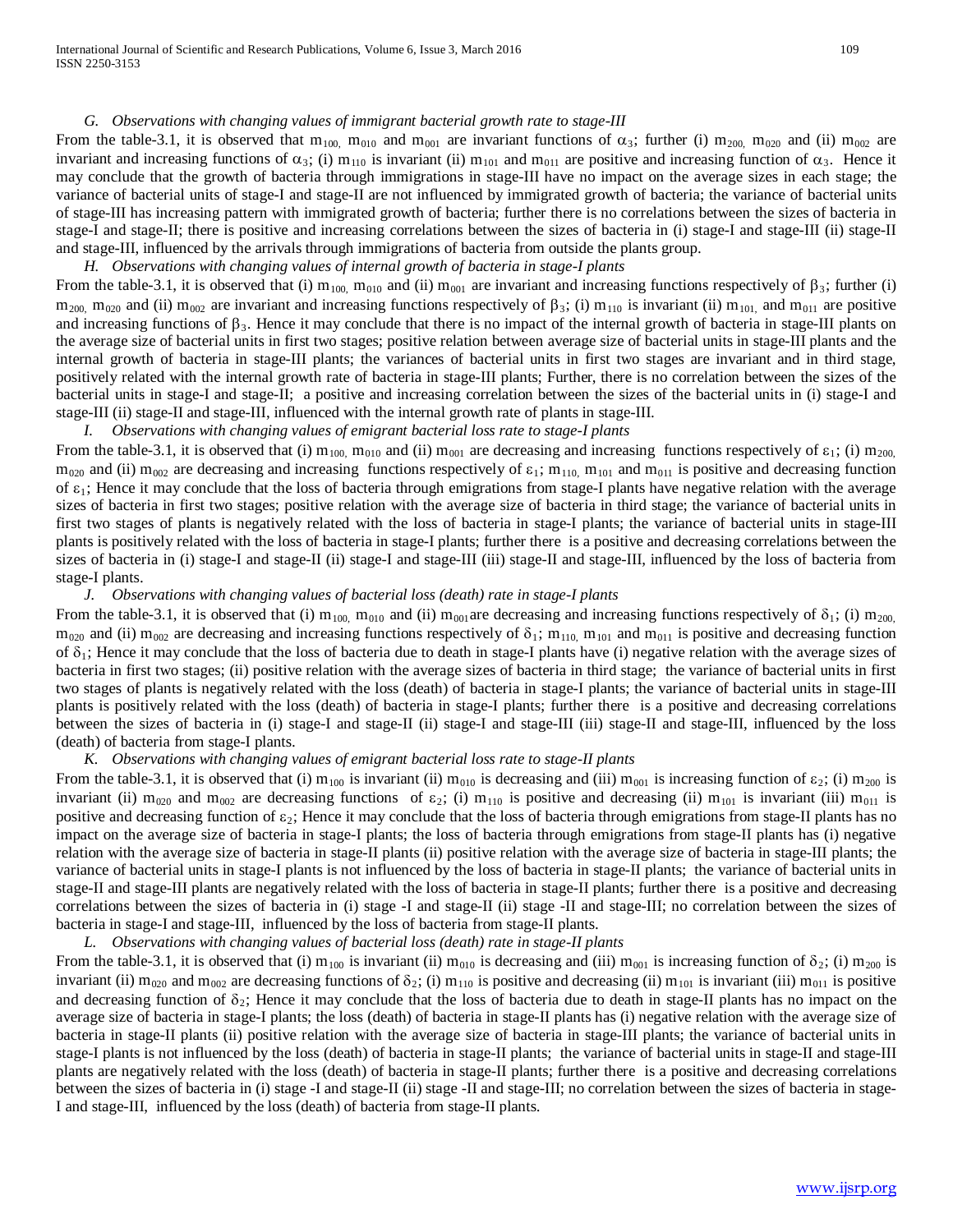#### *M. Observations with changing values of emigrant bacterial loss rate to stage-III plants*

From the table-3.1, it is observed that (i)  $m_{100}$  m<sub>010</sub> are invariant (ii)  $m_{001}$  is decreasing function of  $\epsilon_3$ ; (i)  $m_{200}$ ,  $m_{020}$  are invariant (ii)  $m_{002}$  is decreasing function of  $\varepsilon_3$ ; (i)  $m_{110}$  is invariant (ii)  $m_{101}$ ,  $m_{011}$  are positive and decreasing function of  $\varepsilon_3$ ; Hence it may conclude that the loss of bacteria through emigrations from stage-III plants has no impact on the average size of bacteria in first two stages of plants; the loss of bacteria through emigrations from stage-III plants has negative relation with the average size of bacteria in stage-III plants; the variance of bacterial units in first two stages of plants are not influenced by the loss of bacteria in stage-III plants; the variance of bacterial units in stage-III plants are negatively related with the loss of bacteria in stage-III plants; further there is a positive and decreasing correlations between the sizes of bacteria in (i) stage -I and stage-III (ii) stage -II and stage-III; no correlation between the sizes of bacteria in stage-I and stage-II, influenced by the loss of bacteria from stage-III plants.

# *N. Observations with changing values of bacterial loss (death) rate in stage-III plants*

From the table-3.1, it is observed that (i)  $m_{100}$ ,  $m_{010}$  are invariant (ii)  $m_{001}$  is decreasing function of  $\delta_3$ ; (i)  $m_{200}$ ,  $m_{020}$  are invariant (ii)  $m_{002}$  is decreasing functions of  $\delta_3$ ; (i)  $m_{110}$  is invariant (ii)  $m_{101}$ ,  $m_{011}$  are positive and decreasing function of  $\delta_3$ ; Hence it may conclude that the loss of bacteria due to death in stage-III plants has no impact on the average size of bacteria in first two stages of plants; the loss (death) of bacteria in stage-III plants has negative relation with the average size of bacteria in stage-III plants; the variance of bacterial units in first two stages of plants are not influenced by the loss (death) of bacteria in stage-III plants; the variance of bacterial units in stage-III plants is negatively related with the loss (death) of bacteria in stage-III plants; further there is a positive and decreasing correlations between the sizes of bacteria in (i) stage-I and stage-III (ii) stage -II and stage-III; no correlation between the sizes of bacteria in stage-I and stage-II, influenced by the loss (death) of bacteria from stage-III plants.

*O. Observations with changing values of initial number of bacterial units in stage-I plants*

From the table-3.1, it is observed that (i)  $m_{100}$ ,  $m_{010}$  are increasing (ii)  $m_{001}$  is decreasing function of N<sub>0</sub>; further,  $m_{200}$ ,  $m_{020}$  and  $m_{002}$ are increasing functions of  $N_0$ ;  $m_{110}$ ,  $m_{101}$  and  $m_{011}$  are positive and increasing function of  $N_0$ . Hence it may conclude that there is a positive relation between the initial number of units of bacteria in stage-I and average size of bacterial units in first two stages; negative relation between the initial number of units of bacteria in stage-I and average size of bacterial units in stage-III; the variances of bacterial units in plants of all three stages are positively related with the initial number of units of bacteria in stage-I plants; Further, there is a positive and increasing correlation between the sizes of the bacterial units in (i) stage-I and stage-II (ii) stage-I and stage-III (iii) stage-II and stage-III plants, influenced with the initial number of units of bacteria in stage-I.

*P. Observations with changing values of initial number of bacterial units in stage-II plants*

From the table-3.1, it is observed that (i)  $m_{100}$ ,  $m_{001}$  are invariant (ii)  $m_{010}$  is increasing function of  $M_0$ ; further, (i)  $m_{200}$ ,  $m_{020}$  are invariant (ii) m<sub>002</sub> are decreasing functions of M<sub>0</sub>; m<sub>110</sub>, m<sub>101</sub> and m<sub>011</sub> are invariant functions of M<sub>0</sub>. Hence it may conclude that there is no impact of initial number of bacteria in stage-II on average size of bacterial units in stage-I and Stage-III; positive relation between the initial number of units of bacteria in stage-II and average size of bacterial units in stage-II; the variances of bacterial units in first two stages of plants are not influenced by the initial number of units of bacteria in stage-II plants; the variances of bacterial units in stage-III plants are negatively related with the initial number of units of bacteria in stage-II plants; Further, there is a no correlation between the sizes of the bacterial units in (i) stage-I and stage-II (ii) stage-II and stage-III and stage-III plants, influenced with the initial number of units of bacteria in stage-II.

# *Q. Observations with changing values of initial number of bacterial units in stage-III plants*

From the table-3.1, it is observed that (i)  $m_{100}$ ,  $m_{010}$  are invariant (ii)  $m_{001}$  is increasing function of K<sub>0</sub>; (i)  $m_{200}$ ,  $m_{020}$  are invariant (ii)  $m_{002}$  is increasing function of K<sub>0</sub>; m<sub>110</sub>, m<sub>101</sub> and m<sub>011</sub> are positive and increasing functions of K<sub>0</sub>. Hence it may conclude that there is no impact of initial number of bacteria in stage-III on average size of bacterial units in first two stages; positive relation between the initial number of units of bacteria in stage-III and average size of bacterial units in stage-III; the variances of bacterial units in plants of first two stages are not influenced by the initial number of units of bacteria in stage-III plants; the variance of bacterial units in stage-III is positively related with the initial number of units of bacteria in stage-III plants; Further, there is a positive and increasing correlation between the sizes of the bacterial units in (i) stage-I and stage-II (ii) stage-II and stage-III and stage-III plants, influenced with the initial number of units of bacteria in stage-III.

*R. Observations with changing values of time period*

From the table-3.1, it is observed that  $m_{100}$ ,  $m_{010}$  and  $m_{001}$  are increasing functions of time t;  $m_{200}$ ,  $m_{020}$  and  $m_{002}$  are increasing functions of time t;  $m_{110}$ ,  $m_{101}$  and  $m_{011}$  is positive and increasing functions of time t. Hence it may conclude that there is a positive relation between average size of bacterial units in all three stages and the time; the variances of bacterial units in plants of all three stages are positively related with the time. Further, there is a positive and increasing correlation between the sizes of the bacterial units in (i) stage-I and stage-II (ii) stage-I and stage-III (iii) stage-II and stage-III plants, influenced by the time.

#### **REFERENCES**

[1] Anderson, H. and Britton, T. (2000) *Stochastic Epidemic Models and Their Statistical Analysis.* Springer Verlag, New York. [2] Bailey, N.T.J. (1975) *The Mathematical Theory of Infectious Diseases and Its Applications.* 2nd Edn. Grin, London.